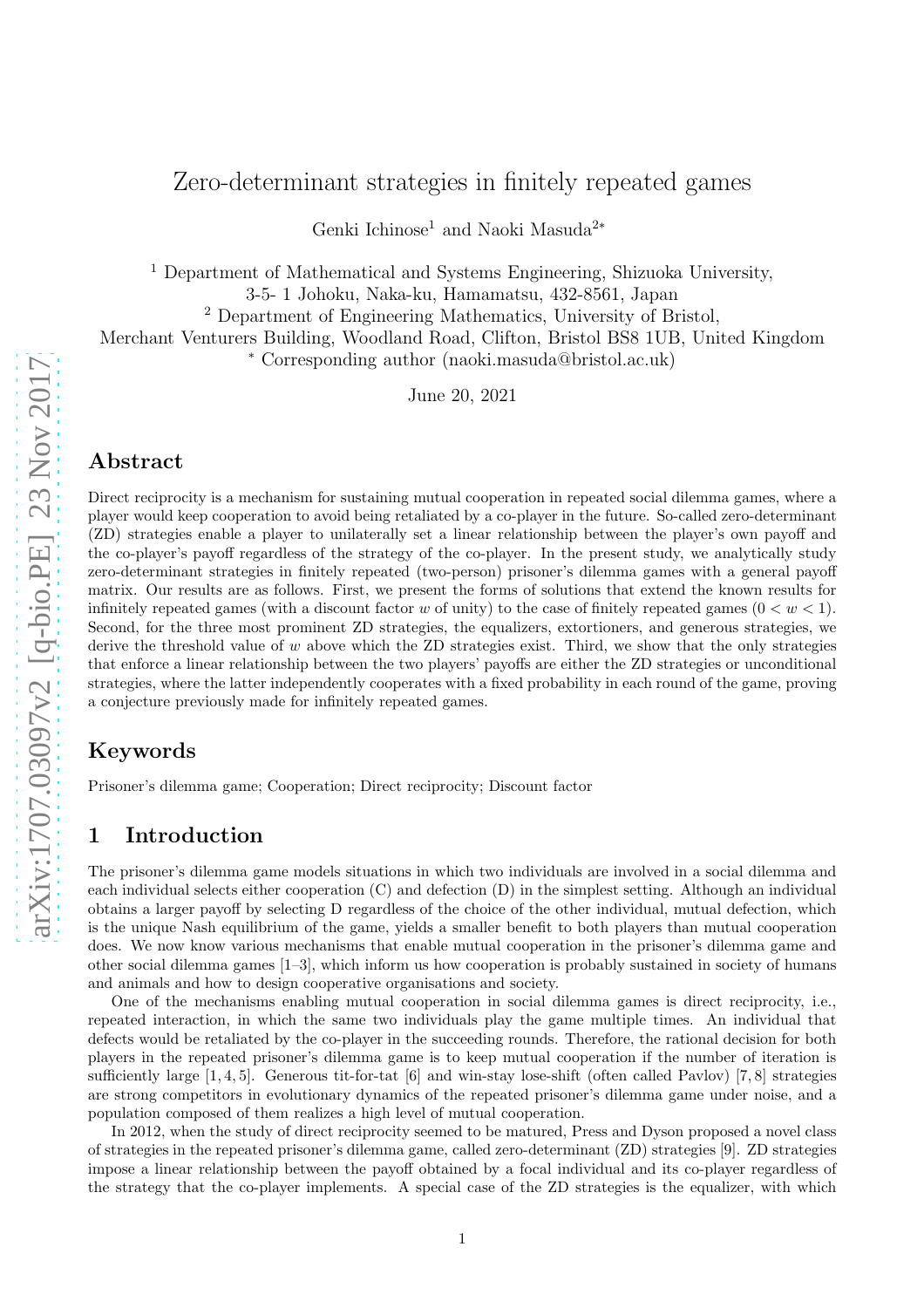the focal individual unilaterally determines the payoff that the co-player gains regardless of what the co-player does, within a permitted range of the co-player's payoff value (see [2, 10] for the previous accounts for this strategy). As a different special case, the focal individual can set an "extortionate" share of the payoff that the individual gains as compared to the co-player's payoff. The advent of the ZD strategies has spurred new lines of investigations of direct reciprocity. They include the examination and extension of ZD strategies such as their evolution [11–22], multiplayer games [20, 23–26], continuous action spaces [25–28], alternating games [28], human reactions to computerized ZD strategies [29, 30], and human-human experiments [25, 31].

Most of the aforementioned mathematical and computational studies of the ZD strategies have been conducted under the assumption of infinitely repeated games. While mathematically more elegant and advantageous, finitely repeated games are more realistic than infinitely repeated games and comply with experimental studies. In the present study, we examine the ZD strategies in the finitely repeated prisoner's dilemma game. There are a few studies that have investigated ZD strategies in finitely repeated games. Hilbe and colleagues defined and mathematically characterized ZD strategies in finitely repeated games [32] (also see [29]). McAvoy and Hauert analyzed ZD strategies in the finitely repeated donation game (i.e., a special case of the prisoner's dilemma game) in a continuous strategy space [27, 28]. Given these studies, our main contributions in the present article are summarized as follows. First, we derive expressions for ZD strategies in finitely repeated games that are straightforward extensions of those previously found for the infinitely repeated game. Second, for the three most studied ZD strategies, we derive the threshold discount factor (i.e., how likely the next round of the game occurs in the finitely repeated game) above which the ZD strategy can exist. Third, we prove that imposing a linear relationship between the two individuals' payoffs implies that the focal player takes either the ZD strategy defined for finitely repeated games [32] or an unconditional strategy (e.g., unconditional cooperation and unconditional defection), proving the conjecture in [15] in the case of finitely repeated games.

## 2 Preliminaries

In this section, we explain the finitely repeated prisoner's dilemma game, the strategies of interest (i.e., memoryone strategies), and the expected payoffs. More thorough discussion of them is found in Refs. [2, 32, 33].

We consider the symmetric two-person prisoner's dilemma game whose payoff matrix is given by

$$
\begin{array}{c}\nC & D \\
C & F \\
D & T\n\end{array}
$$
\n(1)

The entries represent the payoffs that the focal player, denoted by X, gains in a single round of a repeated game. Each row and column represents the action of the focal player,  $X$ , and the co-player (denoted by  $Y$ ), respectively. We assume that

$$
T > R > P > S,\tag{2}
$$

which dictates the prisoner's dilemma game. Both players obtain a larger payoff by selecting D than C because  $T > R$  and  $P > S$ . We also assume that

$$
2R > T + S,\tag{3}
$$

which guarantees that mutual cooperation is more beneficial than the two players alternating C and D in the opposite phase, i.e., CD, DC, CD, DC,  $\dots$ , where the first and second letter represent the actions selected by X and Y, respectively  $[5, 34]$ . The two players repeat the game whose payoff matrix in each round is given by Eq. (1). A next round given the current round takes place with probability  $w (0 \lt w \lt 1)$ , which is called the discount factor.

Consider two players  $X$  and  $Y$  that adopt memory-one strategies, with which they use only the outcome of the last round to decide the action to be submitted in the current round. A memory-one strategy is specified by a 5-tuple;  $X$ 's strategy is given by a combination of

$$
\boldsymbol{p} = (p_{\rm CC}, p_{\rm CD}, p_{\rm DC}, p_{\rm DD})\tag{4}
$$

and  $p_0$ , where  $0 \leq p_{\text{CC}}, p_{\text{CD}}, p_{\text{DC}}, p_{\text{DD}}, p_0 \leq 1$ . In Eq. (4),  $p_{\text{CC}}$  is the conditional probability that X cooperates when both X and Y cooperated in the last round,  $p_{CD}$  is the conditional probability that X cooperates when X cooperated and Y defected in the last round,  $p_{\text{DC}}$  is the conditional probability that X cooperates when X defected and Y cooperated in the last round, and  $p_{\text{DD}}$  is the conditional probability that X cooperates when both X and Y defected in the last round. Finally,  $p_0$  is the probability that X cooperates in the first round. Similarly,  $Y$ 's strategy is specified by a combination of

$$
\boldsymbol{q} = (q_{\rm CC}, q_{\rm CD}, q_{\rm DC}, q_{\rm DD})\tag{5}
$$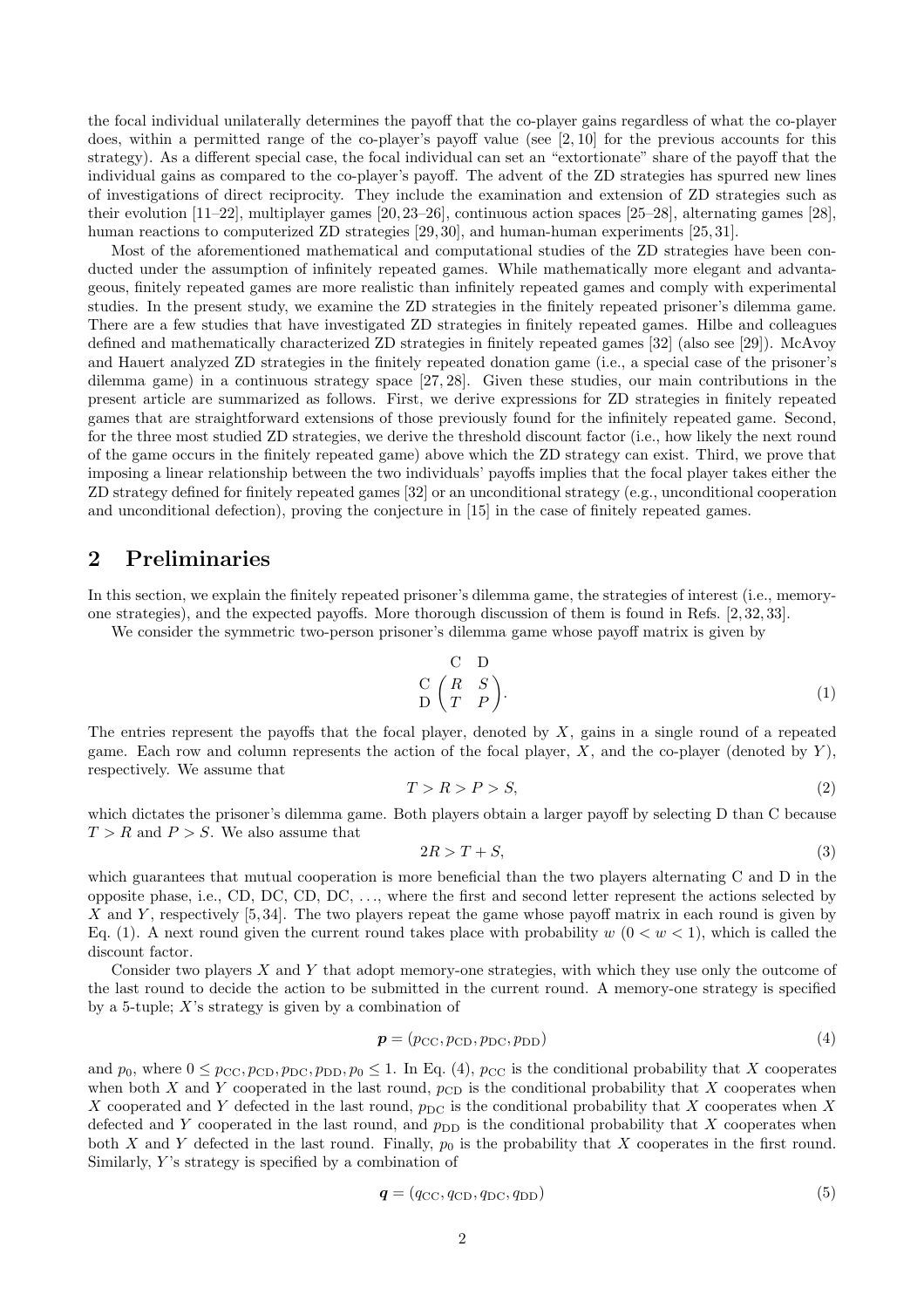and the probability to cooperate in the first round,  $q_0$ , where  $0 \leq q_{\text{CC}}$ ,  $q_{\text{CD}}$ ,  $q_{\text{DC}}$ ,  $q_{\text{DD}}$ ,  $q_0 \leq 1$ .

We refer to the first round of the repeated game as round 0. Because both players have been assumed to use a memory-one strategy, the stochastic state of the two players in round  $t (t \geq 0)$  is specified by

$$
\mathbf{v}(t) = (v_{\rm CC}(t), v_{\rm CD}(t), v_{\rm DC}(t), v_{\rm DD}(t)),
$$
\n(6)

where  $v_{\text{CC}}(t)$  is the probability that both players cooperate in round t,  $v_{\text{CD}}(t)$  is the probability that X cooperates and Y defects in round t, and so forth. The normalization is given by  $v_{\text{CC}}(t)+v_{\text{CD}}(t)+v_{\text{DC}}(t)+v_{\text{DD}}(t) = 1$  $(t = 0, 1, \ldots)$ . The initial condition is given by

$$
\boldsymbol{v}(0) = (p_0 q_0, p_0 (1 - q_0), (1 - p_0) q_0, (1 - p_0) (1 - q_0)). \tag{7}
$$

Because the expected payoff to player X in round t is given by  $\mathbf{v}(t) \mathbf{S}_X^{\top}$ , where

$$
\mathbf{S}_X = (R, S, T, P),\tag{8}
$$

the expected per-round payoff to player  $X$  in the repeated game is given by

$$
\pi_X = (1 - w) \sum_{t=0}^{\infty} w^t \mathbf{v}(t) \mathbf{S}_X^\top.
$$
\n(9)

The transition-probability matrix for  $v(t)$  is given by

$$
M = \begin{pmatrix} pccqc & pcc(1 - qcc) & (1 - pc)qcc & (1 - pcc)(1 - qcc) \\ pcppcqpc & pcp(1 - qpc) & (1 - pcp)qpc & (1 - pcp)(1 - qpc) \\ pcqcppcqpc & pcp(1 - qcc) & (1 - pc)qcc & (1 - pc)(1 - qcc) \\ ppppcqpc & ppp(1 - qpc) & (1 - ppp)qpc & (1 - ppp)(1 - qpc) \end{pmatrix}.
$$
 (10)

By substituting

$$
\boldsymbol{v}(t) = \boldsymbol{v}(0)M^t \tag{11}
$$

in Eq. (9), one obtains

$$
\pi_X = (1 - w)\boldsymbol{v}(0) \sum_{t=0}^{\infty} (wM)^t \mathbf{S}_X^\top
$$
  
=  $(1 - w)\boldsymbol{v}(0)(I - wM)^{-1}\mathbf{S}_X^\top,$  (12)

where I is the  $4 \times 4$  identity matrix. Similarly, the expected per-round payoff to player Y is given by

$$
\pi_Y = (1 - w)v(0)(I - wM)^{-1} \mathbf{S}_Y^\top,
$$
\n(13)

where

$$
\mathbf{S}_Y = (R, T, S, P). \tag{14}
$$

## 3 Results

We search player X's strategies that impose a linear relationship between the two players' payoffs, i.e.,

$$
\alpha \pi_X + \beta \pi_Y + \gamma = 0. \tag{15}
$$

When  $\alpha \neq 0$ , we set  $\chi = -\beta/\alpha$  and  $\kappa = -\gamma/(\alpha + \beta)$  to transform Eq. (15) to

$$
\pi_X - \kappa = \chi(\pi_Y - \kappa). \tag{16}
$$

## 3.1 Equalizer

#### 3.1.1 Expression

By definition, the equalizer unilaterally sets the co-player's payoff,  $\pi_Y$ , to a constant value irrespectively of the co-player's strategy [2, 9, 10]. To derive an expression for the equalizer strategies in the finitely repeated game, we proceed along the following idea: If a strategy  $p$  ensures that the payoffs of the two players are on a horizontal line in the  $\pi_X$ - $\pi_Y$  space, irrespective of the co-player's strategy, then the payoffs must be on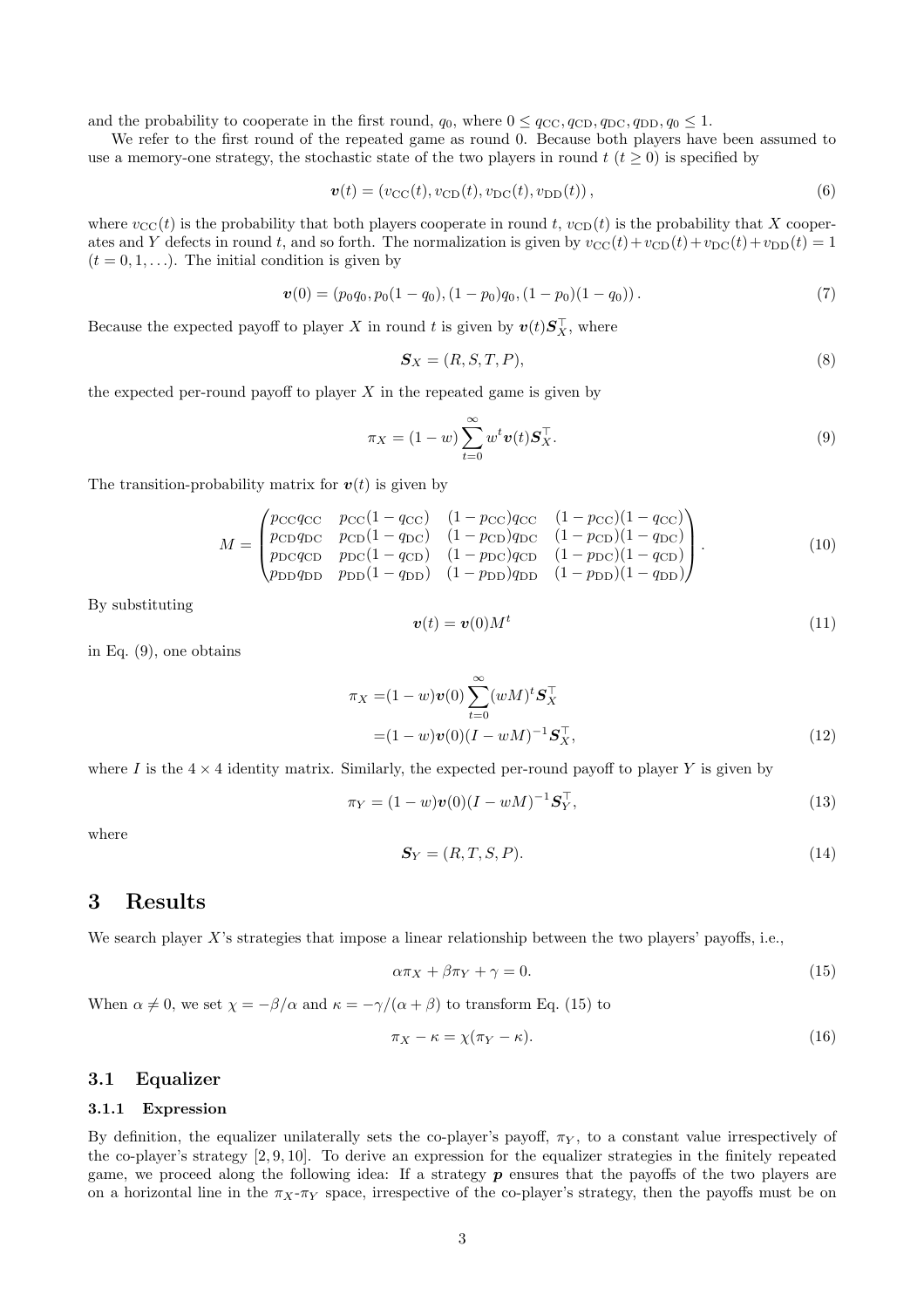that horizontal line if the co-player uses unconditional cooperation or unconditional defection. Substituting the co-player's unconditional cooperation and unconditional defection into the payoff formulas gives necessary conditions imposed on X's strategy. A straightforward computation then shows that these necessary conditions are in fact often sufficient; even if the co-player uses strategies that are not unconditional cooperation or defection, the two payoffs lie on the same line. We will use the same idea in section 3.2 as well.

Because the equalizer is equivalent to  $\alpha = 0$  in Eq. (15) and hence not covered by Eq. (16), we start by rewriting Eq. (13) as follows:

$$
\pi_Y = (1 - w)v(0)\mathbf{u}^{\text{eq}}
$$
  
=  $(1 - w) (p_0 q_0, p_0 (1 - q_0), (1 - p_0) q_0, (1 - p_0) (1 - q_0)) \begin{pmatrix} u_1^{\text{eq}} \\ u_2^{\text{eq}} \\ u_3^{\text{eq}} \\ u_4^{\text{eq}} \end{pmatrix}$   
=  $(1 - w) [p_0 q_0 u_1^{\text{eq}} + p_0 (1 - q_0) u_2^{\text{eq}} + (1 - p_0) q_0 u_3^{\text{eq}} + (1 - p_0) (1 - q_0) u_4^{\text{eq}}],$  (17)

where

$$
\boldsymbol{u}^{\text{eq}} = \begin{pmatrix} u_1^{\text{eq}} \\ u_2^{\text{eq}} \\ u_3^{\text{eq}} \\ u_4^{\text{eq}} \end{pmatrix} \equiv (I - wM)^{-1} \boldsymbol{S}_Y^{\top}.
$$
 (18)

We denote  $u^{eq}$  when Y's strategy is  $q = (0,0,0,0)$  by  $u^{eq,0000}$ . Note that  $u^{eq,0000}$  is independent of the probability that Y cooperates in the initial round, i.e.,  $q_0$ . We denote by  $\pi_{Y,0000}$  the payoff of Y when  $q =$  $(0,0,0,0)$ . Similarly, we denote  $u^{\text{eq}}$  when Y's strategy is  $q=(1,1,1,1)$  by  $u^{\text{eq},1111}$  and by  $\pi_{Y,1111}$  the payoff of Y when  $q=(1,1,1,1)$ . The expressions of  $u^{\text{eq},0000}$ ,  $\pi_{Y,0000}$ ,  $u^{\text{eq},1111}$ , and  $\pi_{Y,1111}$  are given in Appendix A. If X applies an equalizer strategy,  $\pi_{Y,0000} = \pi_{Y,1111}$  must hold true regardless of  $q_0$ . Therefore, we obtain

$$
(1-w)\left[p_0q_0u_1^{eq,0000} + p_0(1-q_0)u_2^{eq,0000} + (1-p_0)q_0u_3^{eq,0000} + (1-p_0)(1-q_0)u_4^{eq,0000}\right]
$$
  
=
$$
(1-w)\left[p_0q_0u_1^{eq,1111} + p_0(1-q_0)u_2^{eq,1111} + (1-p_0)q_0u_3^{eq,1111} + (1-p_0)(1-q_0)u_4^{eq,1111}\right],
$$
 (19)

which leads to

$$
q_0 \left[ p_0(u_1^{eq,0000} - u_1^{eq,1111}) - p_0(u_2^{eq,0000} - u_2^{eq,1111}) + (1 - p_0)(u_3^{eq,0000} - u_3^{eq,1111}) - (1 - p_0)(u_4^{eq,0000} - u_4^{eq,1111}) \right]
$$

$$
+\left[p_0(u_2^{eq,0000} - u_2^{eq,1111}) + (1 - p_0)(u_4^{eq,0000} - u_4^{eq,1111})\right] = 0.
$$
\n(20)

Equation (20) must hold true for arbitrary  $0 \le q_0 \le 1$ . Therefore, we obtain

$$
p_0(u_1^{eq,0000} - u_1^{eq,1111}) + (1 - p_0)(u_3^{eq,0000} - u_3^{eq,1111}) = 0,
$$
\n(21)

$$
p_0(u_2^{eq,0000} - u_2^{eq,1111}) + (1 - p_0)(u_4^{eq,0000} - u_4^{eq,1111}) = 0.
$$
 (22)

Combination of Eqs. (18), (21) and (22) leads to the following necessary conditions:

$$
p_{\rm CD} = \frac{p_{\rm CC}(T - P) - (\frac{1}{w} + p_{\rm DD})(T - R)}{R - P},\tag{23}
$$

$$
p_{\rm DC} = \frac{(\frac{1}{w} - p_{\rm CC})(P - S) + p_{\rm DD}(R - S)}{R - P},\tag{24}
$$

and  $p_{\text{CC}}$ ,  $p_{\text{DD}}$ , and  $p_0$  are arbitrary under the constraint  $0 \leq p_{\text{CC}}$ ,  $p_{\text{CD}}$ ,  $p_{\text{DD}}$ ,  $p_0 \leq 1$ . Equations (23) and (24) extend the results previously obtained for  $w = 1$  [9].

Surprisingly, Eqs. (23) and (24) are also sufficient for  $p$  to be an equalizer strategy. In other words, if a strategy of player X satisfies Eqs.  $(23)$  and  $(24)$ , then every co-player Y's strategy, not restricted to unconditional cooperation or unconditional defection, yields the same payoff of  $Y$ . To verify this, we substitute

$$
\boldsymbol{p} = \left(p_{\rm CC}, \frac{p_{\rm CC}(T - P) - (\frac{1}{w} + p_{\rm DD})(T - R)}{R - P}, \frac{(\frac{1}{w} - p_{\rm CC})(P - S) + p_{\rm DD}(R - S)}{R - P}, p_{\rm DD}\right) \tag{25}
$$

and  $q = (q_{\rm CC}, q_{\rm CD}, q_{\rm DC}, q_{\rm DD})$  in Eq. (18) to obtain

$$
\boldsymbol{u}^{\text{eq}} = \frac{1}{(1-w)(1 - wp_{\text{CC}} + wp_{\text{DD}})} \begin{pmatrix} w(1 - p_{\text{CC}})P + (1 - w + w p_{\text{DD}})R \\ w(1 - p_{\text{CC}})P + (1 - w + w p_{\text{DD}})R \\ (1 - w p_{\text{CC}})P + w p_{\text{DD}}R \\ (1 - w p_{\text{CC}})P + w p_{\text{DD}}R \end{pmatrix},
$$
(26)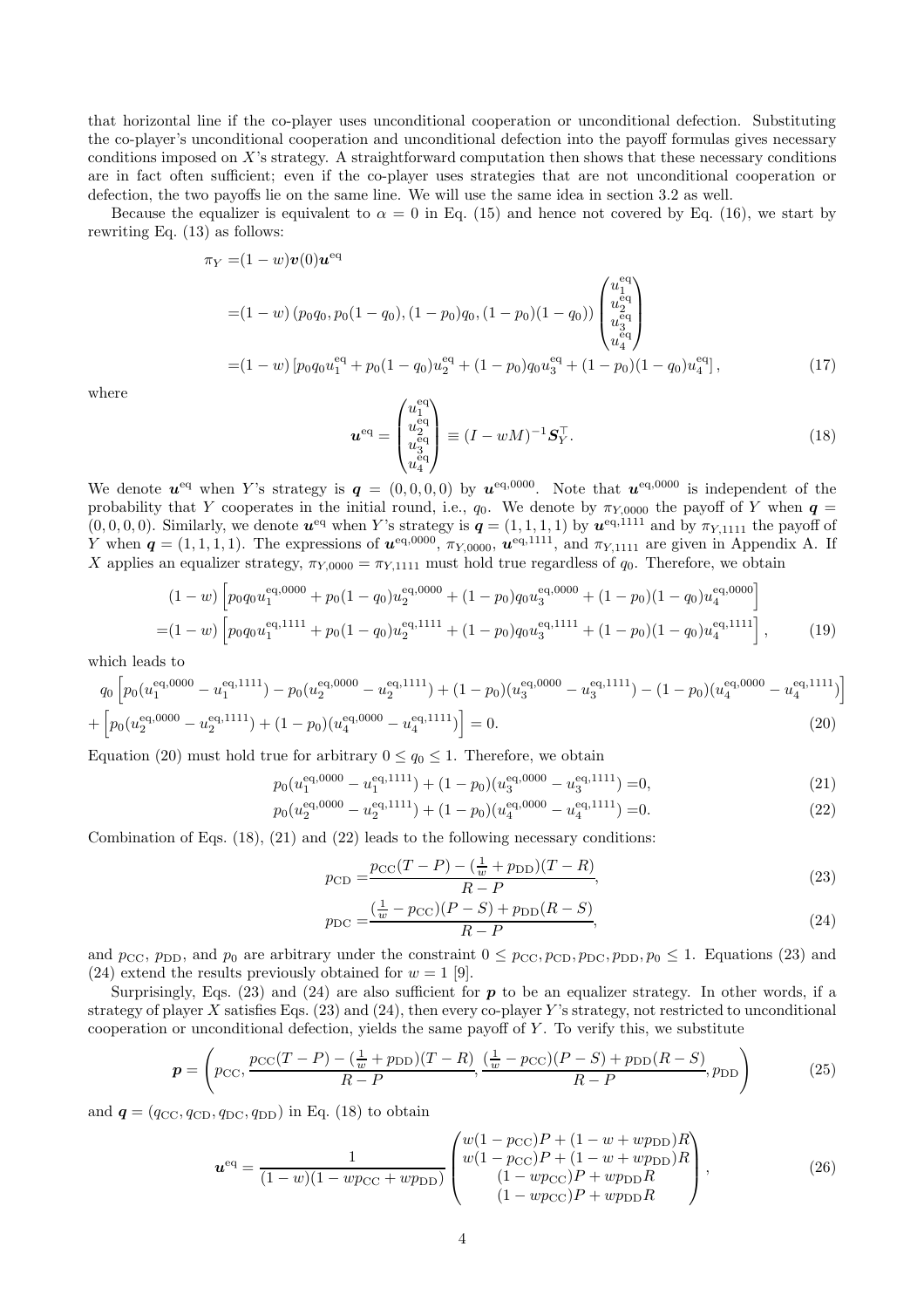which does not contain  $q$ . By substituting Eq. (26) in Eq. (17), we obtain

$$
\pi_Y = \frac{(1 - p_0 + wp_0 - wp_{\rm CC})P + (p_0 - wp_0 + wp_{\rm DD})R}{1 - wp_{\rm CC} + wp_{\rm DD}},\tag{27}
$$

which is independent of q and  $q_0$ . Therefore, the set of the equalizer strategies is given by Eq. (25), where  $0 \leq p_{\text{CC}}, p_{\text{CD}}, p_{\text{DC}}, p_{\text{DD}} \leq 1$ , combined with any  $0 \leq p_0 \leq 1$ .

It should be noted that an equalizer does not require any condition on  $p_0$ . However, Eq. (27) indicates that the payoff that an equalizer enforces on the co-player,  $\pi_Y$ , depends on the value of  $p_0$ . Because Eq. (27) is a weighted average of P and R with non-negative weights, an equalizer can impose any payoff value  $\pi_Y$ such that  $P \leq \pi_Y \leq R$ . If P is enforced, it holds that  $p_0 - wp_0 + wp_{DD} = 0$ , and hence  $p_{DD} = p_0 = 0$ . Therefore, the equalizer is a cautious strategy (i.e., never the first to cooperate) [32]. If  $R$  is enforced, it holds that  $1 - p_0 + wp_0 - wp_{CC} = 0$ , and hence  $p_{CC} = p_0 = 1$ . Therefore, the equalizer is a nice strategy (i.e., never the first to detect) [32]. We remark that the equalizer is a ZD strategy for finitely repeated games as defined in Ref. [32] because it satisfies Eq. (31) of [32] with  $\alpha = 0$ .

#### 3.1.2 Minimum discount rate

In this section, we identify the condition for  $w$  under which equalizer strategies exist. Equation (25) indicates that an equalizer strategy exists if and only if

$$
0 \le p_{\text{CC}}(T - P) - \left(\frac{1}{w} + p_{\text{DD}}\right)(T - R) \le R - P\tag{28}
$$

and

$$
0 \le \left(\frac{1}{w} - p_{\text{CC}}\right)(P - S) + p_{\text{DD}}(R - S) \le R - P\tag{29}
$$

for some  $0 \le p_{\text{CC}}$ ,  $p_{\text{DD}} \le 1$ . Note that we used Eq. (2). Independently of w, any pair of  $p_{\text{CC}}$  and  $p_{\text{DD}}$  satisfies the second inequality of Eq. (28) and the first inequality of Eq. (29) because they are satisfied in the most stringent case, i.e.,  $p_{CC} = 1$  and  $p_{DD} = 0$ . The first inequality of Eq. (28) and the second inequality of Eq. (29) read

$$
p_{\rm DD} \le \frac{T - P}{T - R} p_{\rm CC} - \frac{1}{w} \tag{30}
$$

and

$$
p_{\rm DD} \le \frac{P - S}{R - S} p_{\rm CC} - \frac{1}{w} \frac{P - S}{R - S} + \frac{R - P}{R - S},\tag{31}
$$

respectively. Equations (30) and (31) specify a  $p_{CC-}p_{DD}$  region in the square  $0 \leq p_{CC}, p_{DD} \leq 1$ , near the corner  $(p_{\text{CC}}, p_{\text{DD}}) = (1, 0)$  (shaded region in Fig. 1). The feasible set  $(p_{\text{CC}}, p_{\text{DD}})$  monotonically enlarges as w increases. Therefore, we obtain the condition under which an equalizer exists by substituting  $p_{CC} = 1$  and  $p_{DD} = 0$  in Eqs. (30) and (31), i.e.,

$$
w \ge w_{\rm c} \equiv \max\left(\frac{T - R}{T - P}, \frac{P - S}{R - S}\right). \tag{32}
$$

When  $w = w_c$ , the unique equalizer strategy is given by  $p_{CC} = 1$ ,  $p_{DD} = 0$ , and either  $p_{CD}$  or  $p_{DC}$  is equal to zero, depending on whether  $(T - R)/(T - P)$  is larger than  $(P - S)/(R - S)$  or vice versa. The condition  $w \ge (T - R)/(T - P)$  in Eq. (32) coincides with that for the GRIM or tit-for-tat strategy to be stable against the unconditional defector [5].

Equation (32) is consistent with the result for the continuous donation game [27]. Their result adapted to the case of two discrete levels of cooperation is  $w_c = c/b$ , where b and c are the usual benefit and cost parameters in the donation game, respectively. We verify that Eq. (32) with  $R = b - c$ ,  $T = b$ ,  $S = -c$ , and  $P = 0$  yields  $w_c = c/b$ .

#### 3.2 General cases

All strategies but the equalizer in which a linear relationship is imposed between  $\pi_X$  and  $\pi_Y$  are given in the form of Eq.  $(16)$ . In this section, we derive expressions of X's strategy that realizes Eq.  $(16)$ .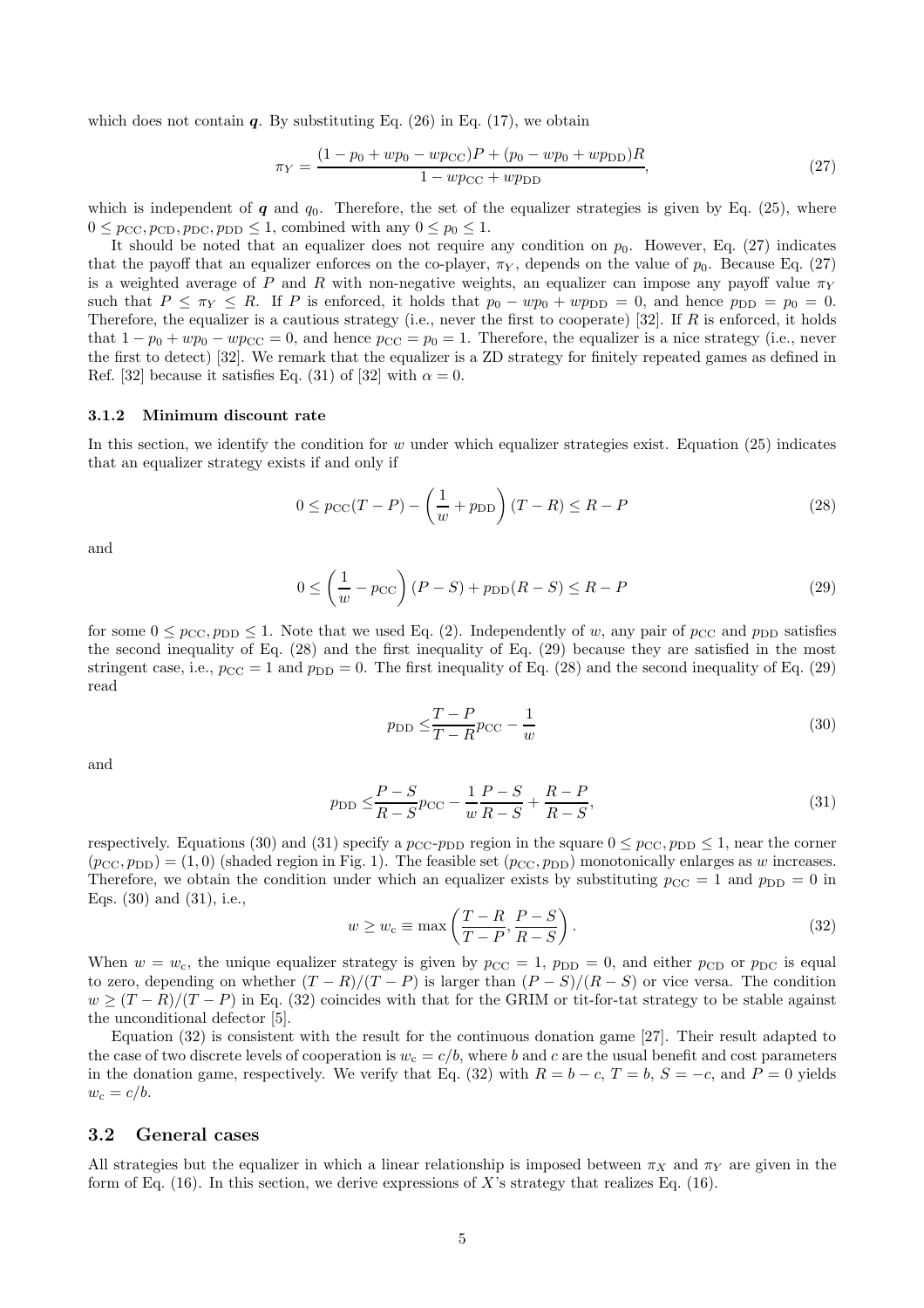

Figure 1: Region in the  $p_{\text{CC}-p_{\text{DD}}}$  space where the equalizer strategy exists (shaded region). The border line of the half plane specified by Eqs. (30) and (31) are shown by the solid and dashed lines, respectively. We set  $R = 3, T = 5, S = 0, P = 1, \text{ and } w = 0.8.$ 

By substituting Eqs.  $(12)$  and  $(13)$  in Eq.  $(16)$ , we obtain

zd

$$
(1-w)\mathbf{v}(0)(I-wM)^{-1}\mathbf{S}_{X}^{\top} - \kappa = \chi \left[ (1-w)\mathbf{v}(0)(I-wM)^{-1}\mathbf{S}_{Y}^{\top} - \kappa \right]. \tag{33}
$$

Equation (33) yields

$$
\boldsymbol{v}(0) \left\{ (1 - w)(I - wM)^{-1} \left[ \boldsymbol{S}_{X}^{\top} - \chi \boldsymbol{S}_{Y}^{\top} \right] + (\chi - 1)\kappa \mathbf{1} \right\} = 0, \tag{34}
$$

where

$$
\mathbf{1} = \begin{pmatrix} 1 \\ 1 \\ 1 \\ 1 \end{pmatrix} . \tag{35}
$$

We set

$$
\boldsymbol{u}^{\text{zd}} = \begin{pmatrix} u_1^{\text{zd}} \\ u_2^{\text{zd}} \\ u_3^{\text{zd}} \\ u_4^{\text{zd}} \end{pmatrix} \equiv (1 - w)(I - wM)^{-1} \left[ \boldsymbol{S}_X^\top - \chi \boldsymbol{S}_Y^\top \right] + (\chi - 1)\kappa \mathbf{1}.
$$
 (36)

Then, Eq. (34) is rewritten as

$$
\boldsymbol{v}(0)\boldsymbol{u}^{\text{zd}}=0,\tag{37}
$$

which is equivalent to

$$
q_0 \left[ p_0 u_1^{\text{zd}} - p_0 u_2^{\text{zd}} + (1 - p_0) u_3^{\text{zd}} - (1 - p_0) u_4^{\text{zd}} \right] + \left[ p_0 u_2^{\text{zd}} + (1 - p_0) u_4^{\text{zd}} \right] = 0. \tag{38}
$$

Because Eq.  $(38)$  must hold true irrespectively of  $q_0$ , we require

$$
p_0 u_1^{\text{zd}} + (1 - p_0) u_3^{\text{zd}} = 0,\tag{39}
$$

$$
p_0 u_2^{\text{zd}} + (1 - p_0) u_4^{\text{zd}} = 0. \tag{40}
$$

Let us denote by  $u^{zd,0000}$  and  $u^{zd,1111}$  the vector u when  $q = (0,0,0,0)$  and  $q = (1,1,1,1)$ , respectively. The expressions of  $u^{zd,0000}$  and  $u^{zd,1111}$  are given in Appendix B. By substituting  $u^{zd,0000}$  and  $u^{zd,1111}$  in Eqs. (39) and (40), we obtain the four necessary conditions, Eqs. (91), (92), (93), and (94), given in Appendix B.

If we assume  $\kappa - S + \chi(T - \kappa) \neq 0$ , we can rewrite Eq. (92) as

$$
p_{\rm DD} = \frac{(1 - w)p_0[(\chi - 1)P + S - \chi T] + (1 - wp_{\rm CD})(\chi - 1)(\kappa - P)}{w[\kappa - S + \chi(T - \kappa)]}.
$$
\n(41)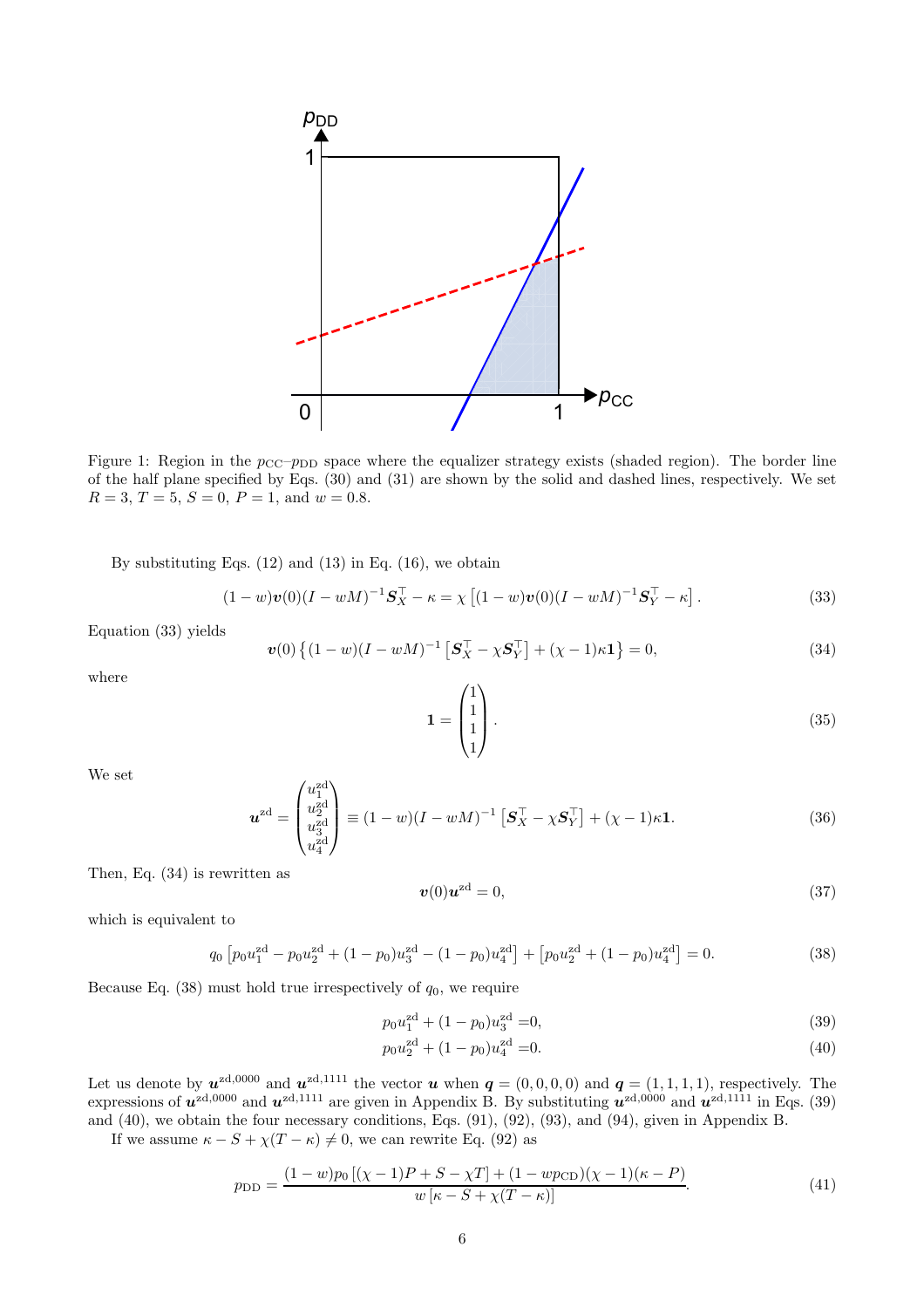If we assume  $T - \kappa + \chi(\kappa - S) \neq 0$ , we can rewrite Eq. (93) as

$$
p_{\rm CC} = \frac{- (1 - w)p_0 \left[ (\chi - 1)R + T - \chi S \right] + T - \chi S + (1 + w p_{\rm DC})(\chi - 1)\kappa - w p_{\rm DC}(\chi - 1)R}{w \left[ T - \kappa + \chi(\kappa - S) \right]}.
$$
(42)

We will deal with the case  $\kappa - S + \chi(T - \kappa) = 0$  or  $T - \kappa + \chi(\kappa - S) = 0$  later in this section.

By substituting Eqs. (41) and (42) in Eqs. (91), we obtain an equation containing  $p_{CD}$ ,  $p_{DC}$ ,  $p_0$ ,  $\kappa$ , and  $\chi$  as unknowns. This equation can be factorized. By equating each of the two factors with 0, we obtain two types of solutions. The one type of solution is given by

$$
p = \begin{pmatrix} \frac{(1-w)p_0[(\chi-1)R+S-\chi T] - (1-wp_{CD})(\chi-1)R+\chi T-S-wp_{CD}(\chi-1)\kappa}{w[\kappa-S+\chi(T-\kappa)]} \\ p_{CD} \\ \frac{P_{CD}}{w[\kappa-S+\chi(T-\kappa)]} \\ \frac{(1-w)p_0[(\chi-1)P+S-\chi T] + (1-wp_{CD})(\chi-1)(\kappa-P)}{w[\kappa-S+\chi(T-\kappa)]} \end{pmatrix} . \tag{43}
$$

Equation (43) also satisfies Eq. (94). To verify that Eq. (43) is sufficient, we substitute Eq. (43) in Eq. (36) to obtain  $\sqrt{1}$ 

$$
\boldsymbol{u}^{\text{zd}} = \frac{(1-w)\left[S + (\chi - 1)\kappa - \chi T\right]}{1 - w p_{\text{CD}} - (1 - w) p_0} \begin{pmatrix} 1 - p_0 \\ 1 - p_0 \\ - p_0 \\ - p_0 \end{pmatrix},\tag{44}
$$

which does not contain q. Using Eqs.  $(7)$  and  $(44)$ , we verify Eq.  $(37)$ . Therefore, Eq.  $(43)$  is a set of strategies that impose the linear relationship between the payoff of the two players, i.e., Eq. (16).

The strategies given by Eq. (43) are ZD strategies for  $w < 1$  as defined in Ref. [32], which is verified as follows. Assume that  $\alpha \neq 0$  in Eq. (31) of [32] because  $\alpha = 0$  corresponds to the equalizer. Then, let us substitute  $\alpha = \phi$ ,  $\beta = -\phi\chi$ , and  $\gamma = \phi(\chi - 1)\kappa$  in Eq. (31) of [32] without loss of generality. Note that this transformation is a bijection because (i)  $\phi > 0$  and (ii) either  $\chi > 1$  or  $\chi < 0$  is required (in the notation of Ref. [32],  $\phi > 0$  and  $\chi < 1$  because their  $\chi$  is defined as the reciprocal of our  $\chi$ ). Then, we obtain

$$
wp = \begin{pmatrix} 1 - \phi(\chi - 1)(R - \kappa) - (1 - w)p_0 \\ 1 + \phi[(\chi - 1)\kappa - \chi T + S] - (1 - w)p_0 \\ \phi[(\chi - 1)\kappa + T - \chi S] - (1 - w)p_0 \\ \phi(\chi - 1)(\kappa - P) - (1 - w)p_0 \end{pmatrix},
$$
(45)

which is equivalent to Eq. (33) of [32]. Equation (45) combined with

$$
\phi = \frac{1 - w p_{\text{CD}} - p_0 (1 - w)}{\kappa - S + \chi (T - \kappa)}\tag{46}
$$

is equivalent to Eq. (43). It should also be noted that Eq. (45) extends Eq. (9) of [16], which has been obtained for  $w = 1$ , to general w, R, and P values.

The other type of solution that we obtain by substituting Eqs.  $(41)$  and  $(42)$  in Eq.  $(91)$  is given by

$$
p_0[T - R + \chi(R - S)] = T - \kappa + \chi(\kappa - S). \tag{47}
$$

Substitution of Eqs. (41) and (42) in Eq. (94) yields either Eq. (43) or

$$
p_0[P - S + \chi(T - P)] = (\chi - 1)(\kappa - P). \tag{48}
$$

The combination of Eqs. (47) and (48) is equivalent to that of

$$
\kappa = p_0^2 R + p_0 (1 - p_0)(T + S) + (1 - p_0)^2 P \tag{49}
$$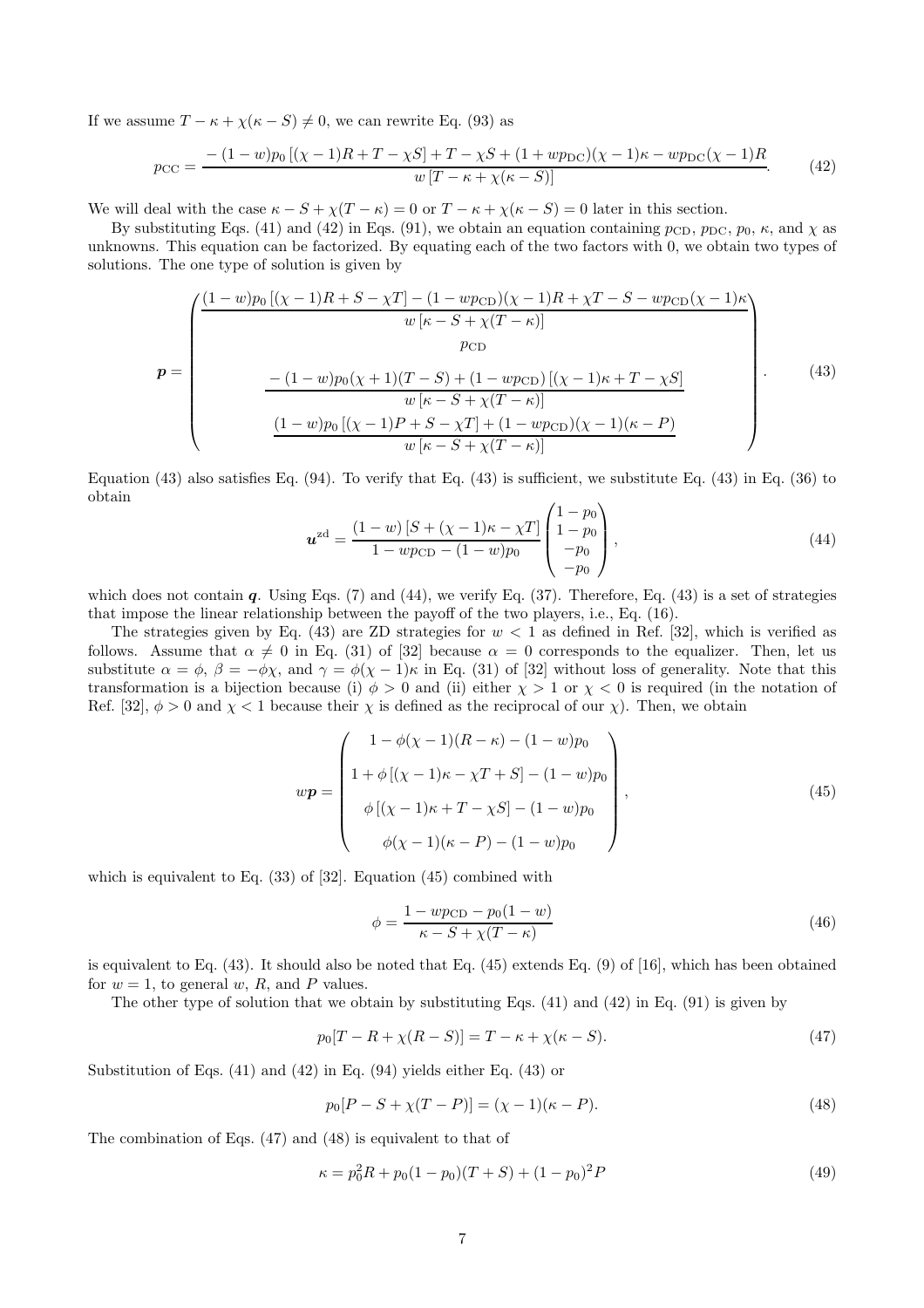and

$$
\chi = -\frac{(1 - p_0)(T - P) + p_0(R - S)}{(1 - p_0)(P - S) + p_0(T - R)}.\tag{50}
$$

However, Eqs. (41), (42), (49), and (50) do not provide a sufficient condition for Eq. (37) to hold true for arbitrary q and  $q_0$ . Therefore, we additionally consider the vector  $u^{zd}$  when  $q = (1, 0, 0, 0)$  and  $q = (0, 0, 0, 1)$ , which we denote by  $u^{zd,1000}$  and  $u^{zd,0001}$ , respectively. The calculations shown in Appendix C lead to

$$
p_0 = p_{\rm CC} = p_{\rm CD} = p_{\rm DC} = p_{\rm DD} \quad (0 \le p_0 \le 1).
$$
\n(51)

To verify that the unconditional strategies given by Eq. (51) are a sufficient condition for Eq. (16) to hold true for arbitrary  $q$  and  $q_0$ , we substitute Eqs. (49), (50), and (51) in Eq. (36) to obtain

$$
\boldsymbol{u}^{\text{zd}} = \frac{(1-w)(T-S)}{-(1-p_0)P+S+p_0(R-S-T)} \begin{pmatrix} -(1-p_0)[-(1-p_0)P+(1+p_0)R-p_0(T+S)] \\ -(1-p_0)[-(2-p_0)P+T+S+p_0(R-S-T)] \\ p_0[-(1-p_0)P+(1+p_0)R-p_0(T+S)] \\ p_0[-(2-p_0)P+T+S+p_0(R-S-T)] \end{pmatrix}, \qquad (52)
$$

which does not contain  $q$ . Using Eqs. (7) and (52), we verify Eq. (37). The unconditional strategy given by Eq. (51) is not a ZD strategy in the sense of [32] unless  $R + P = T + S$  (Appendix D), which is the same condition as that for the infinitely repeated game [15].

The obtained solution, i.e., Eq. (51) combined with Eqs. (49) and (50), is equivalent to the previously derived solution for  $w = 1$  [15]. This set of solutions contains the unconditional cooperator and unconditional defector as special cases, and always realizes  $\chi < 0$  (Eq. (50)).

When  $\kappa - S + \chi(T - \kappa) = 0$  or  $T - \kappa + \chi(\kappa - S) = 0$ , the calculations shown in Appendices E and F reveal the following three types of solutions: (i) a subset of the ZD strategies given by Eq. (43) (Appendix F.2), (ii) a subset of the strategies given by Eq. (51) (Appendices E.1, E.2, and F.2), and (iii) the set of strategies given by

$$
\boldsymbol{p} = \left(p_{\text{CC}}, 1, \frac{wp_{\text{CC}}(\chi+1)(\kappa-T) - w[R-(\chi+1)T+\chi\kappa] - (\kappa-R)}{w(\kappa-R)}, \frac{wp_{\text{CC}}(\kappa-P) - w(R-P) - (\kappa-R)}{w(\kappa-R)}\right), p_0 = 1,
$$
\n(53)

where  $0 \leq p_{\text{CC}} \leq 1$  and  $\kappa \neq R$  (Appendix E.2). Although Eq. (53) is a sufficient condition and the resulting solutions are distinct from those given by Eq. (43), in fact Eq. (53) yields  $\chi$  < 0 (Appendix E.2).

To summarize, the set of X's strategies that enforce Eq.  $(16)$  is the union of the strategies given by the ZD strategies, Eq. (43), and the non-ZD unconditional strategies, Eq. (51). In the next sections, we examine two special cases, which have been studied in the literature, and derive  $w_c$  in each case.

#### 3.3 Extortioner

#### 3.3.1 Expression

The extortioner is defined as a strategy that enforces an extortionate share of payoffs larger than P [9]. We obtain the extortioner by setting  $\kappa = P$  in Eq. (16). By setting  $\kappa = P$  in Eq. (43), we obtain

$$
p = \begin{pmatrix} \frac{(1-w)p_0[(\chi-1)R+S-\chi T] - (1-wp_{\text{CD}})(\chi-1)R+\chi T-S-wp_{\text{CD}}(\chi-1)P}{w[P-S+\chi(T-P)]} \\ p_{\text{CD}} \\ -\frac{-(1-w)p_0(\chi+1)(T-S)+(1-wp_{\text{CD}})[(\chi-1)P+T-\chi S]}{w[P-S+\chi(T-P)]} \\ -\frac{(1-w)p_0}{w} \end{pmatrix} . \tag{54}
$$

Because  $p_{\text{DD}} = -(1-w)p_0/w \ge 0$  and  $w < 1$ , we obtain  $p_0 = 0$  and  $p_{\text{DD}} = 0$ , which is consistent with the previously obtained result [32]. Therefore, the extortioner is never the first to cooperate and hence a so-called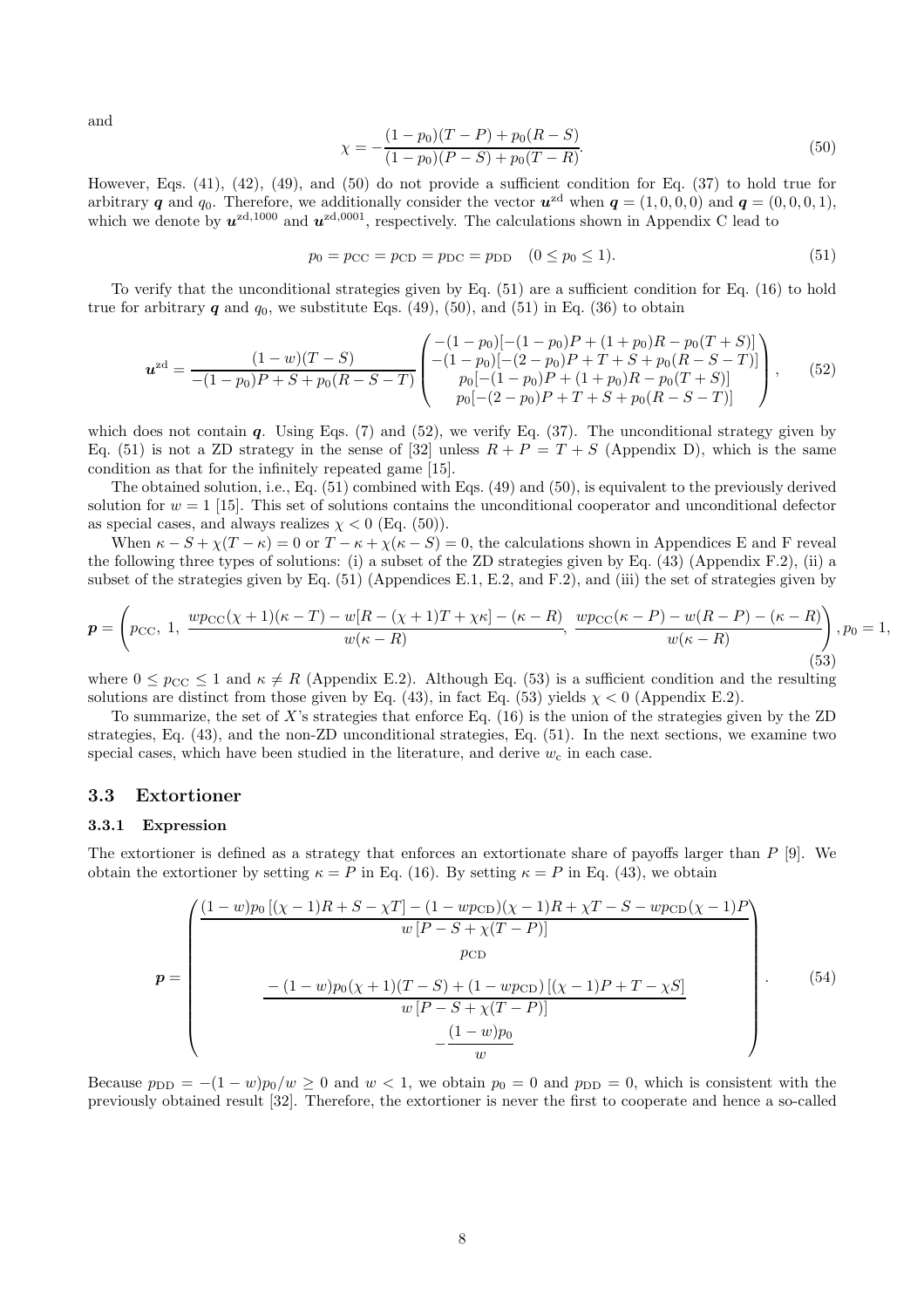cautious strategy [32]. By setting  $p_0 = 0$  in Eq. (54), we obtain

$$
p = \begin{pmatrix} \frac{-wp_{\text{CD}}(\chi - 1)P - (1 - wp_{\text{CD}})(\chi - 1)R - S + \chi T}{w [P - S + \chi (T - P)]} \\ p_{\text{CD}} \\ \frac{(1 - wp_{\text{CD}})[(\chi - 1)P + T - \chi S]}{w [P - S + \chi (T - P)]} \\ 0 \end{pmatrix} .
$$
(55)

#### 3.3.2 Minimum discount rate

By setting  $\kappa = P$  and  $p_0 = 0$  in Eq. (45), we obtain

$$
wp = \begin{pmatrix} 1 - \phi(\chi - 1)(R - P) \\ 1 + \phi[(\chi - 1)P - \chi T + S] \\ \phi[(\chi - 1)P + T - \chi S] \\ 0 \end{pmatrix} .
$$
 (56)

Because  $p_{CC} \le 1$  and  $w < 1$ , Eq. (56) implies that  $\phi(\chi - 1) > 0$  must hold true. We consider the case  $\phi > 0$  and  $\chi > 1$  in this section. We can exclude the case  $\phi < 0$  and  $\chi < 1$  because a strategy with  $\chi < 0$  is not considered as an extortionate strategy  $[9, 14-16, 22, 24, 27, 28, 32, 35]$  and  $\chi < 1$  implies  $\chi < 0$  (Appendix G.1).

When  $\phi > 0$ , the application of  $0 \le p_{\text{CC}}$ ,  $p_{\text{CD}}$ ,  $p_{\text{DC}} \le 1$  to Eq. (56) yields

$$
\frac{(\chi - 1) \frac{R - P}{P - S}}{\frac{1}{w}} \le \frac{1}{\phi} \le \frac{(\chi - 1) \frac{R - P}{P - S}}{\frac{1}{w} - 1},\tag{57}
$$

$$
\frac{1+\chi_{\overline{P-S}}^{\overline{T-P}}}{\frac{1}{w}} \leq \frac{1}{\phi} \leq \frac{1+\chi_{\overline{P-S}}^{\overline{T-P}}}{\frac{1}{w}-1},\tag{58}
$$

$$
\chi + \frac{T - P}{P - S} \le \frac{1}{\phi}.\tag{59}
$$

The condition under which a positive  $\phi$  value that satisfies Eqs. (57), (58), and (59) exists is given by

$$
\frac{(\chi - 1)\frac{R - P}{P - S}}{\frac{1}{w}} \le \frac{1 + \chi \frac{T - P}{P - S}}{\frac{1}{w} - 1},\tag{60}
$$

$$
\frac{1 + \chi \frac{T - P}{P - S}}{\frac{1}{w}} \le \frac{(\chi - 1) \frac{R - P}{P - S}}{\frac{1}{w} - 1},\tag{61}
$$

$$
\chi + \frac{T - P}{P - S} \le \frac{(\chi - 1)\frac{R - P}{P - S}}{\frac{1}{w} - 1},\tag{62}
$$

$$
\chi + \frac{T - P}{P - S} \le \frac{1 + \chi \frac{T - P}{P - S}}{\frac{1}{w} - 1}.
$$
\n(63)

Equation  $(60)$  is always satisfied. Equations  $(61)$ ,  $(62)$ , and  $(63)$  yield

$$
\chi [w(T - P) - (T - R)] \ge R - S - w(P - S), \tag{64}
$$

$$
\chi \left[ w(T - S) - (P - S) \right] \ge T - P - w(T - S),\tag{65}
$$

$$
\chi \left[ w(R - S) - (P - S) \right] \ge T - P - w(T - R),\tag{66}
$$

respectively.

The left-hand side of Eq. (65) is always larger than that of Eq. (66), and the right-hand side of Eq. (65) is always smaller than that of Eq. (66). Therefore, Eq. (65) is satisfied if Eq. (66) is satisfied. The right-hand sides of Eqs. (64) and (66) are positive. Therefore,  $w(T - P) - (T - R) > 0$  and  $w(T - S) - (P - S) > 0$  are required for  $\chi$  to be positive. On the other hand, if  $w(T - P) - (T - R) > 0$  and  $w(T - S) - (P - S) > 0$ , Eqs. (64) and (66) guarantee that  $\chi > 1$  and that a  $\chi$ ( $> 1$ ) value exists. Therefore, an extortioner with  $\chi > 1$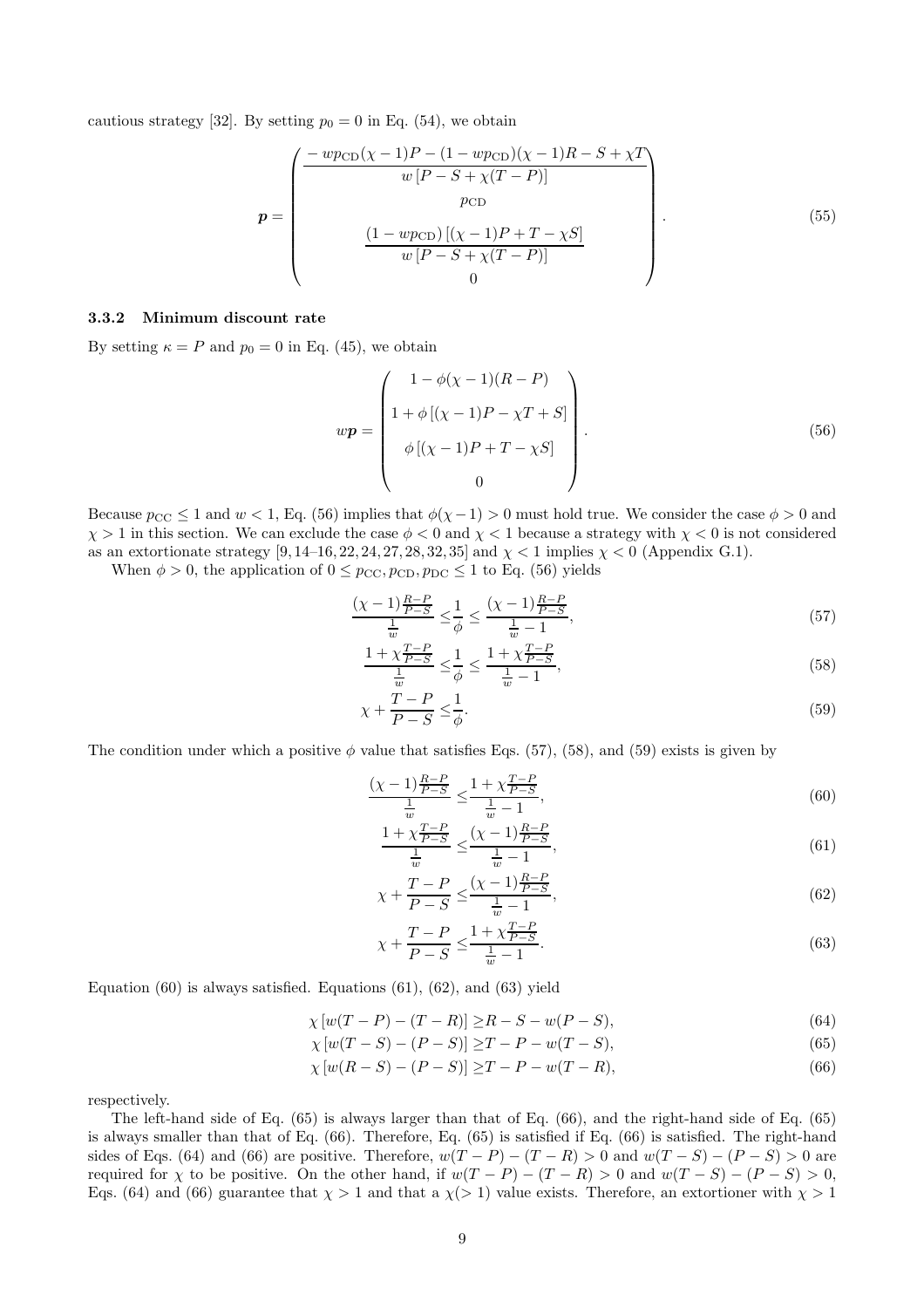exists if and only if  $w > w_c$ , where the  $w_c$  value coincides with that for the equalizer; it is given by Eq. (32). Under  $w > w_c$ , Eqs. (64) and (66) imply

$$
\chi \ge \chi_{\rm c}(w) \equiv \max\left(\frac{R - S - w(P - S)}{w(T - P) - (T - R)}, \frac{T - P - w(T - R)}{w(R - S) - (P - S)}\right). \tag{67}
$$

Equation (67) gives the range of  $\chi$  values for which the extortioner strategy exists. The conditions for the existence of an extortionate strategy are easier to satisfy for large w in the sense that  $\chi_c(w)$  monotonically decreases as w increases. In particular, we obtain  $\lim_{w\to w_c+0} \chi_c(w) = \infty$  and  $\lim_{w\to 1} \chi_c(w) = 1$ .

For a given  $\chi$  value, the substitution of  $R = b - c$ ,  $T = b$ ,  $S = -c$ , and  $P = 0$  in Eqs. (32) yields

$$
w_c = \frac{\chi c + b}{\chi b + c},\tag{68}
$$

which is consistent with Eq. (7) of [27].

#### 3.4 Generous strategy

#### 3.4.1 Expression

The generous strategy, also called compliers, is defined as a strategy that yields a larger shortfall from the mutual cooperation payoff R for the player as compared to that for the co-player  $[11, 15, 35]$ . We obtain the generous strategy by setting  $\kappa = R$  in Eq. (16). By setting  $\kappa = R$  in Eq. (43), we obtain

$$
p = \left(\begin{array}{c}\n\frac{1 - p_0(1 - w)}{w} \\
PCD \\
-(1 - w)p_0(\chi + 1)(T - S) + (1 - wp_{CD})[(\chi - 1)R + T - \chi S] \\
w[R - S + \chi(T - R)]\n\end{array}\right).
$$
\n(69)  
\n
$$
\frac{(1 - w)p_0[(\chi - 1)P + S - \chi T] + (1 - wp_{CD})(\chi - 1)(R - P)}{w[R - S + \chi(T - R)]}
$$

Because  $p_{CC} = \left[1 - (1 - w)p_0\right] / w \le 1$ , we obtain  $p_0 = 1$  and  $p_{CC} = 1$ , which is consistent with the previously obtained result [32]. Therefore, the generous strategy is never the first to detect and hence a so-called nice strategy [5,32]. By setting  $p_0 = 1$  in Eq. (69), we obtain

$$
p = \begin{pmatrix} 1 \\ pcD \\ -(1-w)(\chi+1)(T-S) + (1-wpcD)[(\chi-1)R+T-\chi S] \\ w[R-S+\chi(T-R)] \end{pmatrix}
$$

$$
\frac{(1-w)[(\chi-1)P+S-\chi T] + (1-wpcD)(\chi-1)(R-P)}{w[R-S+\chi(T-R)]}
$$

$$
= \begin{pmatrix} 1 \\ pcD \\ 1-\frac{1}{w}+\frac{(1-pcD)[(\chi-1)R+T-\chi S]}{R-S+\chi(T-R)} \\ 1-\frac{1}{w}+\frac{(1-pcD)(\chi-1)(R-P)}{R-S+\chi(T-R)} \end{pmatrix} .
$$
(70)

### 3.4.2 Minimum discount rate

By applying  $0 \le p_{\text{DC}}, p_{\text{DD}} \le 1$  to Eq. (70), we obtain

$$
\frac{1}{w} - 1 \le (1 - p_{\text{CD}})g_1 \le \frac{1}{w},\tag{71}
$$

$$
\frac{1}{w} - 1 \le (1 - p_{\text{CD}})g_2 \le \frac{1}{w},\tag{72}
$$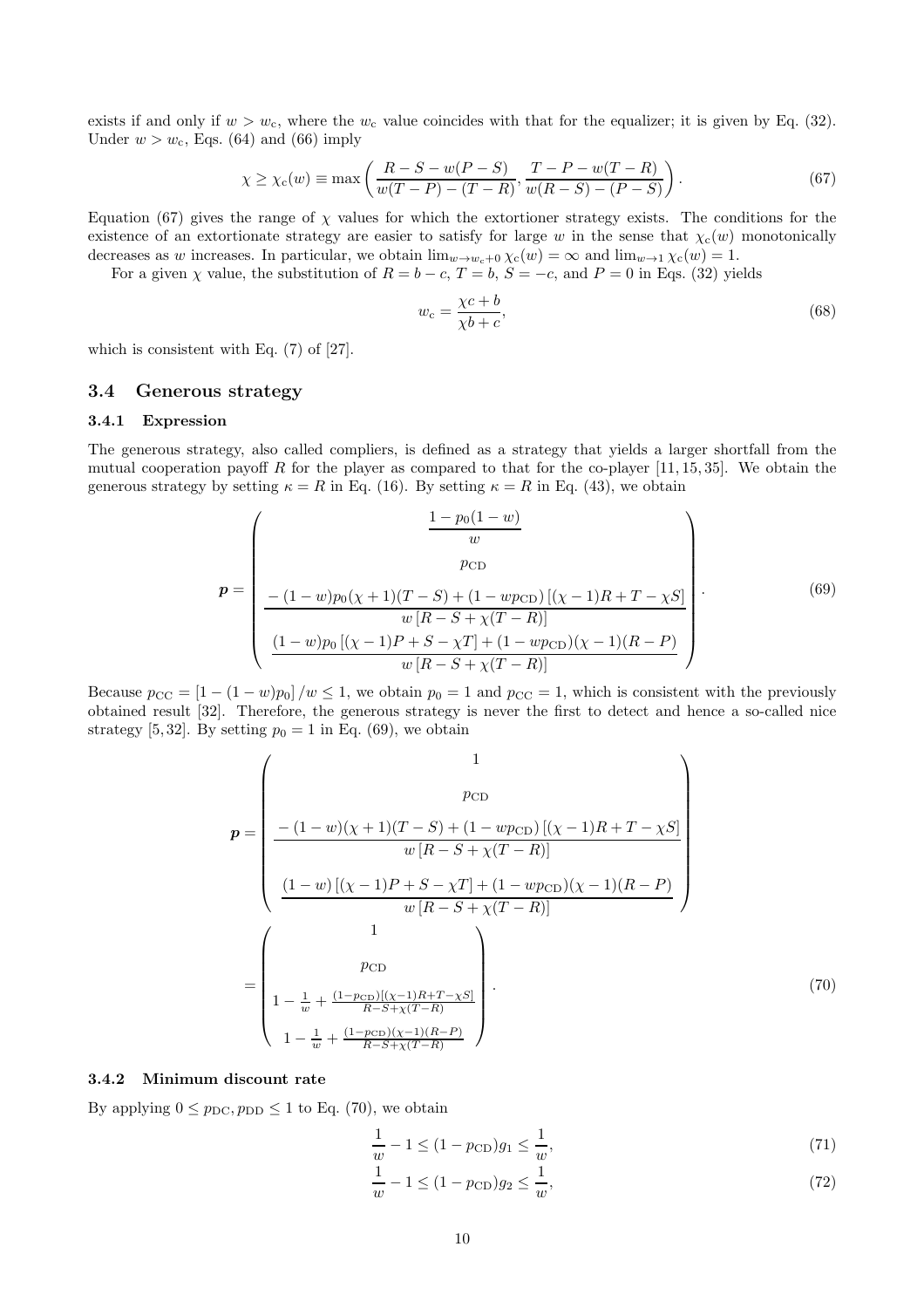

Figure 2: Region in the  $g_1-g_2$  space where the generous strategy exists (shaded region). If  $(g_1, g_2)$  is located in this region (e.g., filled circle labeled  $p_{CD} = 0$ ), the square given by  $1/w - 1 \le g_1, g_2 \le 1/w$  intersects the line segment connecting the assumed  $(g_1, g_2)$  and the origin. Note that any point on the line segment is realized by the solution by a value of  $p_{CD}$  (Eqs. (71) and (72)).

where

$$
g_1 \equiv \frac{(\chi - 1)R + T - \chi S}{R - S + \chi(T - R)},
$$
\n(73)

$$
g_2 \equiv \frac{(\chi - 1)(R - P)}{R - S + \chi(T - R)}.
$$
\n(74)

The necessary and sufficient condition for  $0 \le p_{CD} \le 1$  that satisfies Eqs. (71) and (72) to exist is given by (Fig. 2)

$$
g_1 \ge \frac{1}{w} - 1,\tag{75}
$$

$$
g_2 \ge \frac{1}{w} - 1,\tag{76}
$$

$$
1 - w \le \frac{g_2}{g_1} \le \frac{1}{1 - w}.\tag{77}
$$

In the remainder of this section, we assume  $\chi \ge 0$ , which a generous strategy requires [15, 16, 27, 28, 32, 35], and examine the conditions given by Eqs. (75), (76), and (77). For mathematical interests, the analysis of the minimum discount rate for  $\chi$  < 0 is presented in Appendix G.2. First, because  $dg_1/d\chi > 0$ , which one can derive using Eq. (3), and  $g_1$  is continuous for  $\chi \geq 0$ , Eq. (75) is equivalent to

$$
\chi \ge \frac{R - S - w(T - S)}{-(T - R) + w(T - S)}
$$
\n(78)

and

$$
w > \frac{T - R}{T - S}.\tag{79}
$$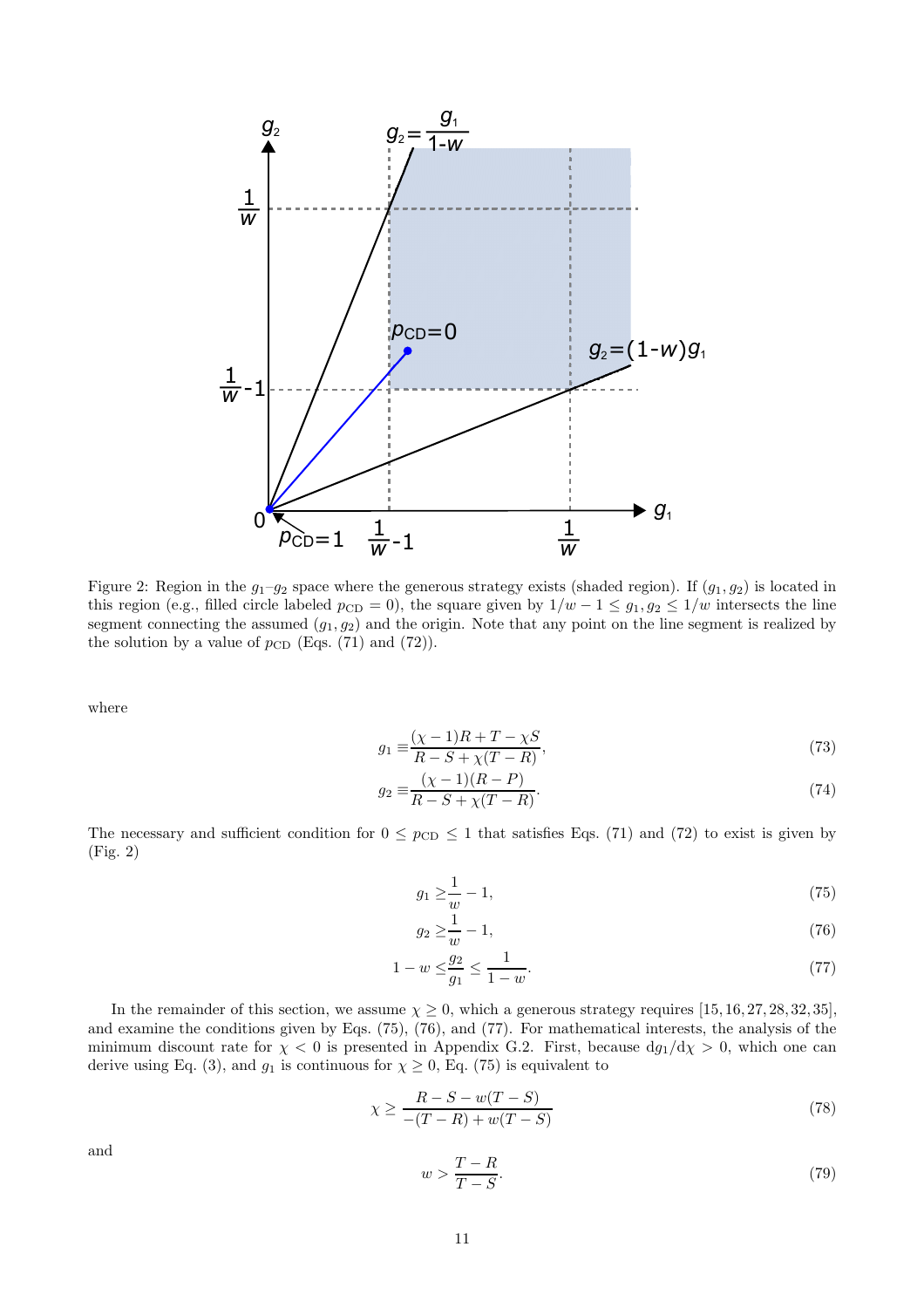When  $w \le (T-R)/(T-S)$ , a positive  $\chi$  value that satisfies Eq. (75) does not exist. Second, because  $dg_2/d\chi > 0$ and  $g_2$  is continuous for  $\chi \geq 0$ , Eq. (76) is equivalent to

$$
\chi \ge \frac{R - S - w(P - S)}{-(T - R) + w(T - P)}
$$
\n(80)

and

$$
w > \frac{T - R}{T - P}.\tag{81}
$$

When  $w \le (T - R)/(T - P)$ , a positive  $\chi$  value that satisfies Eq. (76) does not exist. Third, because  $d(g_2/g_1)/d\chi > 0$  and  $g_2/g_1$  is continuous for  $\chi \geq 0$ , Eq. (77) is equivalent to

$$
\chi \ge \frac{T - P - w(T - R)}{-(P - S) + w(R - S)}\tag{82}
$$

and

$$
w > \frac{P - S}{R - S}.\tag{83}
$$

When  $w \leq (P - S)/(R - S)$ , a positive  $\chi$  value that satisfies Eq. (77) does not exist.

By combining Eqs. (79), (81), and (83), we find that a generous strategy exists if and only if  $w > w_c$ , where  $w_c$  is given by Eq. (32). Therefore, the threshold w value above which a ZD strategy exists is the same for the equalizer, extortioner, and generous strategy. It should be noted that  $w = w_c$  is allowed for the equalizer, but not for the extortioner and the generous strategy. When  $w > w_c$ , Eq. (80) implies Eq. (78), and hence one obtains

$$
\chi \ge \chi_{\rm c}(w) \equiv \max\left(\frac{R-S-w(P-S)}{-(T-R)+w(T-P)}, \frac{T-P-w(T-R)}{-(P-S)+w(R-S)}\right). \tag{84}
$$

Note that  $\chi_c(w) > 1$  and  $\chi_c(w)$  decreases as  $w(> w_c)$  increases. Equation (84) implies that  $\lim_{w \to w_c+0} \chi_c(w)$  $\infty$  and  $\lim_{w\to 1} \chi_c(w) = 1$ , which are the same asymptotic as the case of the extortioner.

## 4 Conclusions

We analyzed ZD strategies in finitely repeated prisoner's dilemma games with general payoff matrices. Apart from the derivation of convenient expressions for ZD strategies, the novel results derived in the present article are two-fold. First, we derived the threshold discount factor value,  $w_c$ , above which the ZD strategies exist for three commonly studied classes of ZD strategies, i.e., equalizer, extortioner, and generous strategies. They all share the same threshold value. Similar to the case of the condition for mutual cooperation in direct reciprocity, ZD strategies can exist only when there are sufficiently many rounds. Second, we showed that the memoryone strategies that impose a linear relationship between the payoff of the two players are either ZD strategies (Eqs. (43) and (53)) or an unconditional strategy (Eq. (51)). The latter class includes the unconditional cooperator and unconditional defector as special cases. Therefore, for finitely repeated prisoner's dilemma games (i.e.,  $w < 1$ ), we answered affirmatively to the conjecture posed in [15]. With a continuity argument, our results also cover the infinite case, by the consideration of the limit  $w \to 1$ . In other words, if the two payoffs are in a linear relationship for any  $w = 1 - \epsilon$ , where  $\epsilon \ll 1$ , then the payoffs are also on a line as  $\epsilon$  goes to 0. For a similar argument, see Eqs. (5) and (6) in Ref. [32]. The present results also hold true when the co-player employs a longer-memory strategy, because it is straightforward to apply the proof for the infinite case [9] to the finite case.

Our analytical approach is different from the previous approaches. Press and Dyson's derivation is based on the linear algebra of matrices [9]. The proof in Ref. [14] considers certain telescoping sums. The approach considered in the present study is more elementary than theirs, i.e., to derive necessary conditions and show that they are sufficient by straightforward calculations.

We mention possible directions of future research. First, we conjecture that the  $w_c$  value is the same for all ZD strategies because it takes the same value for the three common ZD strategies. Second, the explicit forms of our solutions (Eqs. (25) and (43)) may be useful for exploring features of ZD strategies in finitely repeated games. For example, investigation of evolutionary dynamics and extensions to multiplayer games, which have been examined for infinitely repeated games (see section 1 for references), in the case of finitely repeated games may benefit from the present results.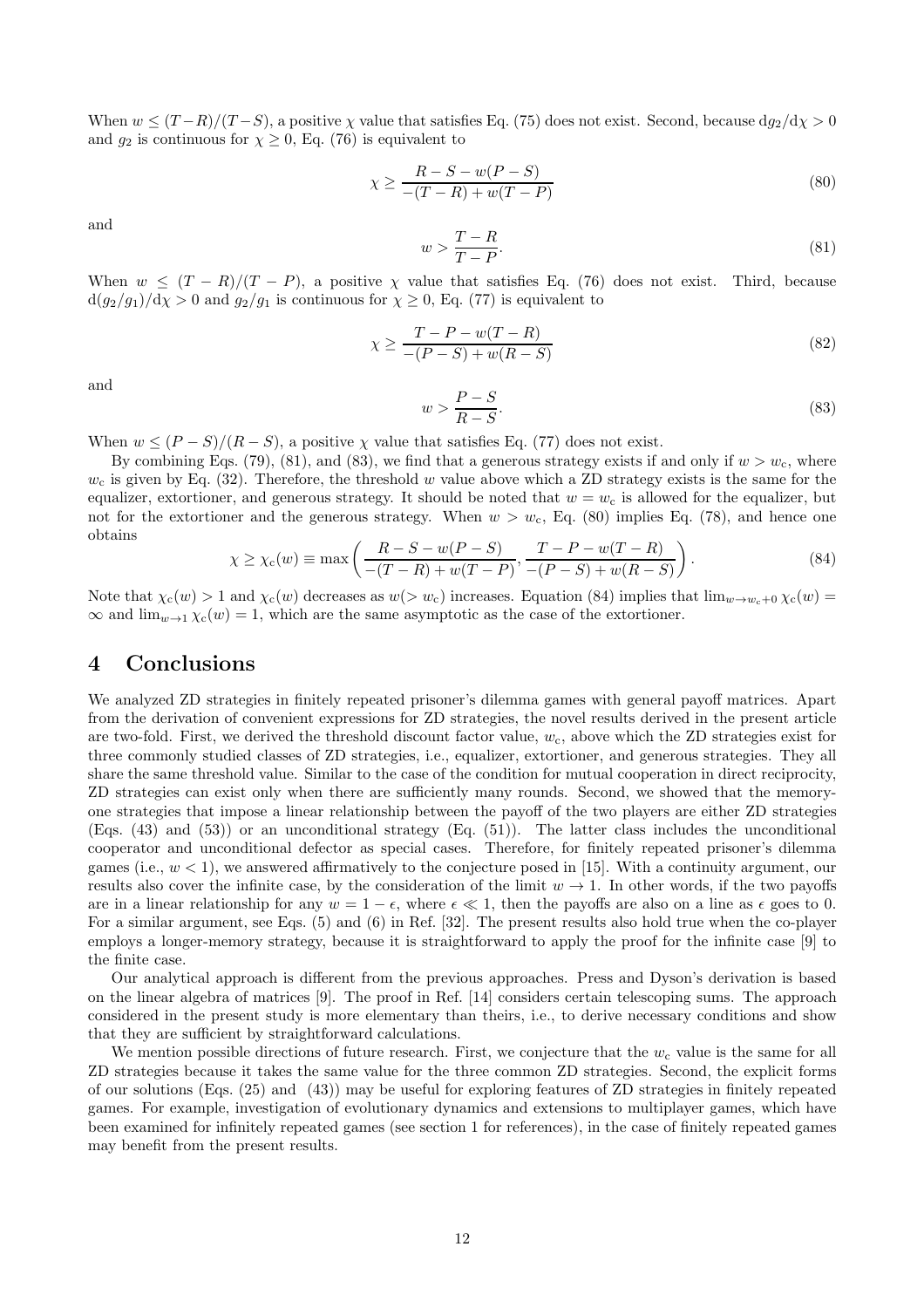# $\textbf{Appendix A} \quad \textbf{Expression of } \boldsymbol{u}^{\text{eq,0000}}, \ \pi_{Y,0000}, \ \boldsymbol{u}^{\text{eq,1111}}, \ \textbf{and } \ \pi_{Y,1111}$

By substituting  $q = (0, 0, 0, 0)$  in Eq. (10) and then substituting the obtained M in Eq. (18), we obtain

$$
\mathbf{u}^{\text{eq,0000}} = \frac{1}{(1-w)(1 - wp_{\text{CD}} + wp_{\text{DD}})} \times \n\begin{pmatrix}\n(1-w)(1 - wp_{\text{CD}} + wp_{\text{DD}})R + w(1 - pc_{\text{C}} + wp_{\text{CC}} - wp_{\text{CD}})P + w(p_{\text{CC}} - wp_{\text{CC}} + wp_{\text{DD}})T \\
w(1 - p_{\text{CD}})P + (1 - w + wp_{\text{DD}})T \\
(1 - w)(1 - wp_{\text{CD}} + wp_{\text{DD}})S + w(1 - p_{\text{DC}} - wp_{\text{CD}} + wp_{\text{DC}})P + w(p_{\text{DC}} - wp_{\text{DC}} + wp_{\text{DD}})T \\
(1 - wp_{\text{CD}})P + wp_{\text{DD}}T\n\end{pmatrix},
$$
\n(85)

which leads to

$$
\pi_{Y,0000} = (1 - w)v(0)\mathbf{u}^{\text{eq},0000}.\tag{86}
$$

Similarly, by substituting  $q = (1, 1, 1, 1)$  in Eq. (10) and then substituting the obtained M in Eq. (18), we obtain

$$
u^{\text{eq},1111} = \frac{1}{(1-w)(1-wp_{\text{CC}}+wp_{\text{DC}})} \times
$$
  

$$
\begin{pmatrix} w(1-p_{\text{CC}})S + (1-w+wp_{\text{DC}})R \\ (1-w)(1-wp_{\text{CC}}+wp_{\text{DC}})T + w(1-p_{\text{CD}}-wp_{\text{CC}}+wp_{\text{CD}})S + w(p_{\text{CD}}-wp_{\text{CD}}+wp_{\text{DC}})R \\ (1-w)(1-wp_{\text{CC}}+wp_{\text{DC}})P + w(1-p_{\text{DD}}-wp_{\text{CC}}+wp_{\text{DD}})S + w(p_{\text{DD}}+wp_{\text{DC}}-wp_{\text{DD}})R \end{pmatrix},
$$
  
(87)

which leads to

$$
\pi_{Y,1111} = (1 - w)v(0)\mathbf{u}^{\text{eq},1111}.
$$
\n(88)

.

# Appendix B Expression of  $u^{zd,0000}$  and  $u^{zd,1111}$ , and four necessary conditions in section 3.2

By substituting  $q = (0, 0, 0, 0)$  in Eq. (10) and then substituting the obtained M in Eq. (36), we obtain

$$
u^{zd,0000} = \begin{pmatrix} \frac{-w(1 - p_{CC} + wp_{CC} - wp_{CD})(\chi - 1)P + w(p_{CC} - wp_{CC} + wp_{DD})(S - \chi T)}{1 - wp_{CD} + wp_{DD}} + (\chi - 1)\kappa - (1 - w)(\chi - 1)R \\ & & -w(1 - p_{CD})(\chi - 1)P + (1 - w + wp_{DD})(S - \chi T)}{1 - wp_{CD} + wp_{DD}} + (\chi - 1)\kappa \\ & & -w(1 - p_{DC} - wp_{CD} + wp_{DC})(\chi - 1)P + w(p_{DC} - wp_{DC} + wp_{DD})(S - \chi T)}{1 - wp_{CD} + wp_{DD}} + (\chi - 1)\kappa + (1 - w)(T - \chi S) \\ & & - (1 - wp_{CD})(\chi - 1)P + wp_{DD}(S - \chi T)}{1 - wp_{CD} + wp_{DD}} \end{pmatrix}
$$
(89)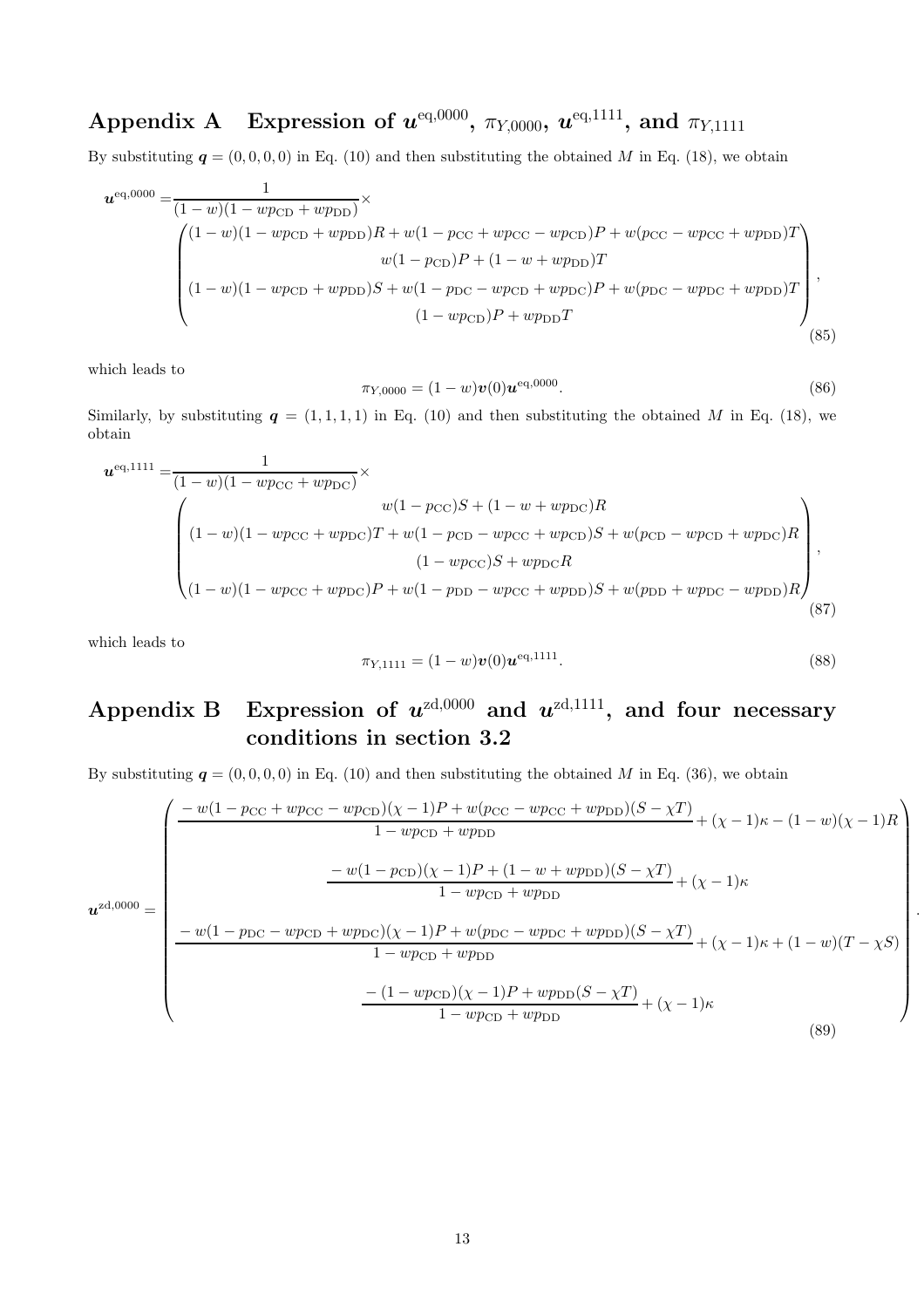By substituting  $q = (1, 1, 1, 1)$  in Eq. (10) and then substituting the obtained M in Eq. (36), we obtain

$$
u^{zd,1111} = \begin{pmatrix} \frac{w(1 - p_{\text{CC}})(T - \chi S) - (1 - w + wp_{\text{DC}})(\chi - 1)R}{1 - wp_{\text{CC}} + wp_{\text{DC}}} + (\chi - 1)\kappa \\ \frac{w(1 - p_{\text{CD}} - wp_{\text{CC}} + wp_{\text{CD}})(T - \chi S) - w(p_{\text{CD}} - wp_{\text{CD}} + wp_{\text{DC}})(\chi - 1)R}{1 - wp_{\text{CC}} + wp_{\text{DC}}} + (\chi - 1)\kappa + (1 - w)(S - \chi T) \\ \frac{(1 - wp_{\text{CC}})(T - \chi S) - wp_{\text{DC}}(\chi - 1)R}{1 - wp_{\text{CC}} + wp_{\text{DC}}} + (\chi - 1)\kappa \\ \frac{w(1 - p_{\text{DD}} - wp_{\text{CC}} + wp_{\text{DD}})(T - \chi S) - w(p_{\text{DD}} + wp_{\text{DC}} - wp_{\text{DD}})(\chi - 1)R}{1 - wp_{\text{CC}} + wp_{\text{DC}}} + (\chi - 1)\kappa - (1 - w)(\chi - 1)P \end{pmatrix}
$$
(90)

.

.

Note that the denominator on the right-hand side of Eqs. (89) and (90) is positive.

By substituting Eq. (89) in Eq. (39), we obtain

$$
(1 - w)p_0 \{(1 - wp_{CD} + wp_{DD})\} [-(\chi - 1)R - T + \chi S] + w(p_{CC} - p_{DC}) [(\chi - 1)P + S - \chi T]\}+(1 - wp_{CD} + wp_{DD}) [(\chi - 1)\kappa + (1 - w)(T - \chi S)] + w[-(1 - p_{DC} - wp_{CD} + wp_{DC})(\chi - 1)P+(p_{DC} - wp_{DC} + wp_{DD})(S - \chi T)] = 0.
$$
 (91)

By substituting Eq. (89) in Eq. (40), we obtain

$$
(1 - w)p_0[(\chi - 1)P + S - \chi T] - (1 - wp_{CD})(\chi - 1)P + wp_{DD}(S - \chi T)
$$
  
+(1 - wp\_{CD} + wp\_{DD})(\chi - 1)\kappa = 0. (92)

By substituting Eq. (90) in Eq. (39), we obtain

$$
(1-w)p_0 [-(\chi - 1)R - T + \chi S]
$$
  
+(1-wp<sub>CC</sub>)(T - \chi S) - wp<sub>DC</sub>(\chi - 1)R + (1-wp<sub>CC</sub> + wp<sub>DC</sub>)(\chi - 1)\kappa = 0. (93)

By substituting Eq. (90) in Eq. (40), we obtain

$$
(1 - w)p_0 \{ (1 - wp_{CC} + wp_{DC}) \left[ (\chi - 1)P + S - \chi T \right] + w(p_{CD} - p_{DD}) \left[ -(\chi - 1)R - T + \chi S \right] \} + (1 - wp_{CC} + wp_{DC}) (\chi - 1) \left[ \kappa - (1 - w)P \right] + w \left[ (1 - p_{DD} - wp_{CC} + wp_{DD}) (T - \chi S) \right] - (p_{DD} + wp_{DC} - wp_{DD}) (\chi - 1)R \} = 0.
$$
 (94)

# Appendix C Derivation of Eq. (51)

In this section, we derive Eq.  $(51)$  from Eqs.  $(49)$  and  $(50)$ . We obtain

$$
u^{zd,1000} = \begin{pmatrix} \frac{1}{(1 - wp_{\text{CD}})(1 - wp_{\text{CD}} + wp_{\text{DD}})} \\ \times \{ \{ -(1 - w)(1 - wp_{\text{CD}} + wp_{\text{DD}})R - w^2(1 - pc_{\text{C}})[1 - (1 - w) p_{\text{DC}} - wp_{\text{CD}}]P \} (\chi - 1) \\ + w(1 - pc_{\text{C}}) \{ (1 - w)(1 - wp_{\text{CD}} + wp_{\text{DD}})(T - \chi S) + w[(1 - w) p_{\text{DC}} + wp_{\text{DD}}](S - \chi T) \} + (\chi - 1)\kappa \\ - w(1 - pc_{\text{DC}} - wp_{\text{CD}} + wp_{\text{DC}})(\chi - 1)P + (1 - w + wp_{\text{DD}})(S - \chi T)}{1 - wp_{\text{CD}} + wp_{\text{DD}}} + (\chi - 1)\kappa + (1 - w)(T - \chi S) \\ - (1 - wp_{\text{CD}} + wp_{\text{DD}}) - (1 - wp_{\text{CD}} + wp_{\text{DD}}) - (1 - wp_{\text{CD}})(\chi - 1)P + wp_{\text{DD}}(S - \chi T)}{1 - wp_{\text{CD}} + wp_{\text{DD}}} + (\chi - 1)\kappa \end{pmatrix}
$$
(95)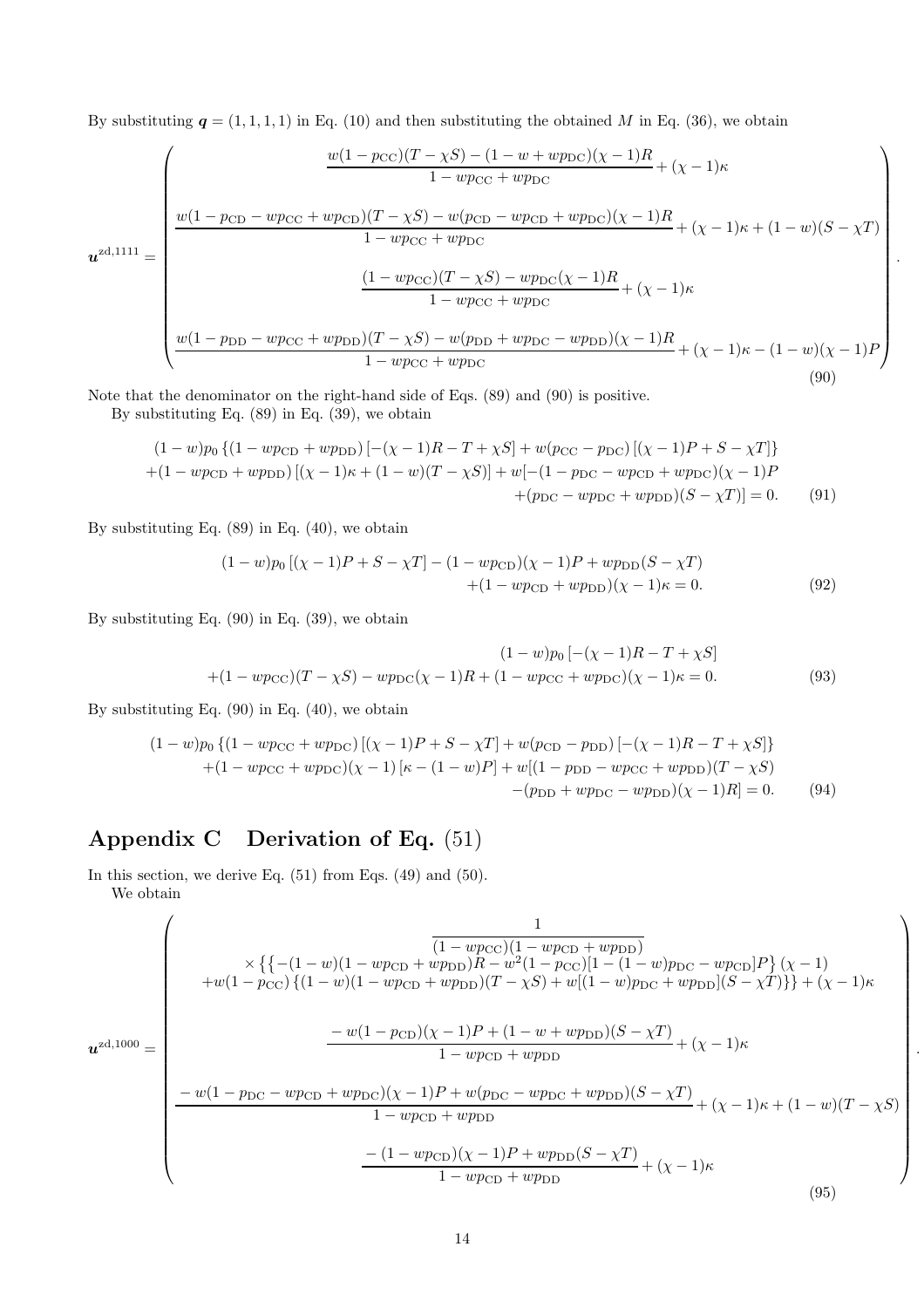Note that the denominator on the right-hand side of Eq. (95) is positive. By substituting Eq. (95) in Eq. (40), we obtain Eq. (92). By substituting Eq. (95) in Eq. (39), we obtain

$$
p_0(1-w)\{\{-(1-wp_{CD}+wp_{DD})R+w[1-(1-w)p_{DC}-wp_{CD}]P\}(\chi-1)-(1-w)(1-wp_{CD}+wp_{DD})(T-\chi S)-w[(1-w)p_{DC}+wp_{DD}](S-\chi T)\}\
$$

$$
+(1-wp_{\rm CC})\{-w[1-(1-w)p_{\rm DC}-wp_{\rm CD}](\chi-1)P+w[(1-w)p_{\rm DC}+wp_{\rm DD}](S-\chi T)\}
$$

$$
+(1 - wp_{\rm CC})(1 - wp_{\rm CD} + wp_{\rm DD})(\chi - 1)\kappa + (1 - wp_{\rm CC})(1 - wp_{\rm CD} + wp_{\rm DD})(1 - w)(T - \chi S) = 0. \tag{96}
$$

Substitution of Eqs. (41) and (42) in Eq. (96) yields either the third entry of Eq. (43) or

$$
\frac{(p_0 - p_{\rm DC})(\kappa - R)(1 - w)w(\chi - 1)[(\chi - 1)P + S - \chi T]}{[T - \kappa + \chi(\kappa - S)][\kappa - S + \chi(T - \kappa)]} = 0.
$$
\n(97)

The case in which the denominator on the right-hand side of Eq. (97) is equal to 0 is covered in Appendices E and F. We note that  $\chi \neq 1$  because  $\chi = 1$  substituted in Eq. (50) yields  $T = S$ , which contradicts Eq. (2). By combining this observation with  $0 < w < 1$ , we obtain

$$
(p_0 - p_{DC})(\kappa - R)[(\chi - 1)P + S - \chi T] = 0.
$$
\n(98)

By substituting Eqs. (49) and (50) in Eq. (98), we obtain the following four possible cases:  $p_0 = p_{\text{DC}}$ ,  $p_0 = 1$ ,  $p_0 = (R - P)/(T + S - R - P)$ , and  $p_0 = (T + S - 2P)/(T + S - R - P)$ .

First, assume that  $p_0 = p_{DC}$ . By substituting  $p_0 = p_{DC}$  and Eq. (47) in Eq. (93), we obtain ( $p_{CC}$  −  $p_{\text{DC}}([T - \kappa + \chi(\kappa - S)] = 0$ . Because we have excluded the case  $T - \kappa + \chi(\kappa - S) = 0$ , which we deal with in Appendix E, we obtain  $p_{CC} = p_{DC}$ . Therefore, we obtain

$$
p_0 = p_{\rm CC} = p_{\rm DC}.\tag{99}
$$

Second, assume that  $p_0 = 1$ . Substitution of  $p_0 = 1$  in Eq. (49) yields  $\kappa = R$ . Substitution of  $p_0 = 1$  and  $\kappa = R$  in Eq. (42) yields  $p_{CC} = 1$ . Substitution of  $p_0 = 1$  in Eq. (50) yields  $\chi = -(R-S)/(T-R)$ . Substitution of  $p_0 = 1$ ,  $\chi = -(R - S)/(T - R)$ , and  $\kappa = R$  in Eq. (92) yields  $(1 - p_{CD})(T - S)(R - P) = 0$ , which implies  $p_{CD} = 1$ . Therefore,  $p_0 = 1$  combined with Eqs. (49) and (50) results in

$$
p_0 = p_{\rm CC} = p_{\rm CD} = 1. \tag{100}
$$

Third, we note that

$$
p_0 \neq \frac{R - P}{T + S - R - P} \tag{101}
$$

 $\setminus$ 

 .

because combination of  $p_0 = (R - P)/(T + S - R - P)$  and  $0 \le p_0 \le 1$  leads to  $T + S - R - P > 0$  and  $2R \leq T + S$ , and the latter inequality contradicts Eq. (3).

Fourth, assume that  $p_0 = (T + S - 2P)/(T + S - R - P)$ . By substituting  $p_0 = (T + S - 2P)/(T + S - R - P)$  in Eqs. (49) and (50), we obtain  $\chi = -(P-S)/(T-P)$  and  $\kappa = P$ , respectively. Then, we obtain  $\kappa - S + \chi(T-\kappa) =$ 0, which we have decided to deal with later.

To summarize, Eq. (98) leads to either Eq. (99) or (100).

We obtain

$$
\mathbf{u}^{\text{zd},0001} = (\chi - 1)\kappa \begin{pmatrix} 1 \\ 1 \\ 1 \end{pmatrix} + \frac{1}{(1+w)(1 - wp_{CD}) + w^2 \left[ p_{\text{DC}}(1 - p_{\text{DD}}) + p_{\text{CC}P\text{DD}} \right]^{\times}} \left\{ \left[ -1 + wp_{\text{CD}} + w^2(1 - p_{\text{DC}})(1 - p_{\text{DD}}) - w^3(p_{\text{CD}} - p_{\text{DC}})(1 - p_{\text{DD}}) \right] R \right. \\ \left. + w[-1 + (1 - w)p_{\text{CC}} + wp_{\text{CD}}]P\} (\chi - 1) + w \left\{ w(1 - p_{\text{DD}})[(1 - wp_{\text{CD}}) - (1 - w)p_{\text{CC}}](T - \chi S) \right. \\ \left. + [p_{\text{CC}} - w^2(1 - p_{\text{DD}})(p_{\text{CC}} - p_{\text{DC}})](S - \chi T) \right\} \right. \\ \left. w(1 - p_{\text{CD}}) \left[ -(P + wp_{\text{DD}}R)(\chi - 1) + w(1 - p_{\text{DD}})(T - \chi S) \right] \right. \\ \left. + [1 - w^2(1 - p_{\text{DC}} - p_{\text{CC}P\text{DD}} + p_{\text{DC}P\text{DD}})](S - \chi T) \right. \\ \left. + \left\{ 1 - w^2 p_{\text{DD}}[1 - (1 - w)p_{\text{CC}}] - wp_{\text{CD}}(1 - w^2 p_{\text{DD}}) \right\} (T - \chi S) + w[p_{\text{DC}} + w^2(p_{\text{CC}} - p_{\text{DC}})p_{\text{DD}}](S - \chi T) \right. \\ \left. - [(1 - wp_{\text{CD}})P + wp_{\text{DD}}(1 - wp_{\text{CD}})R] (\chi - 1) + w \left\{ (1 - p_{\text{DD}})(1 - wp_{\text{CD}})(T - \chi S) \right. \\ \left. + w(p_{\text{DC}} + p_{\text{CC}P\text{DD}} - p_{\text{DC}P\text{DD}})(S - \chi T) \right\} \right] \tag{102}
$$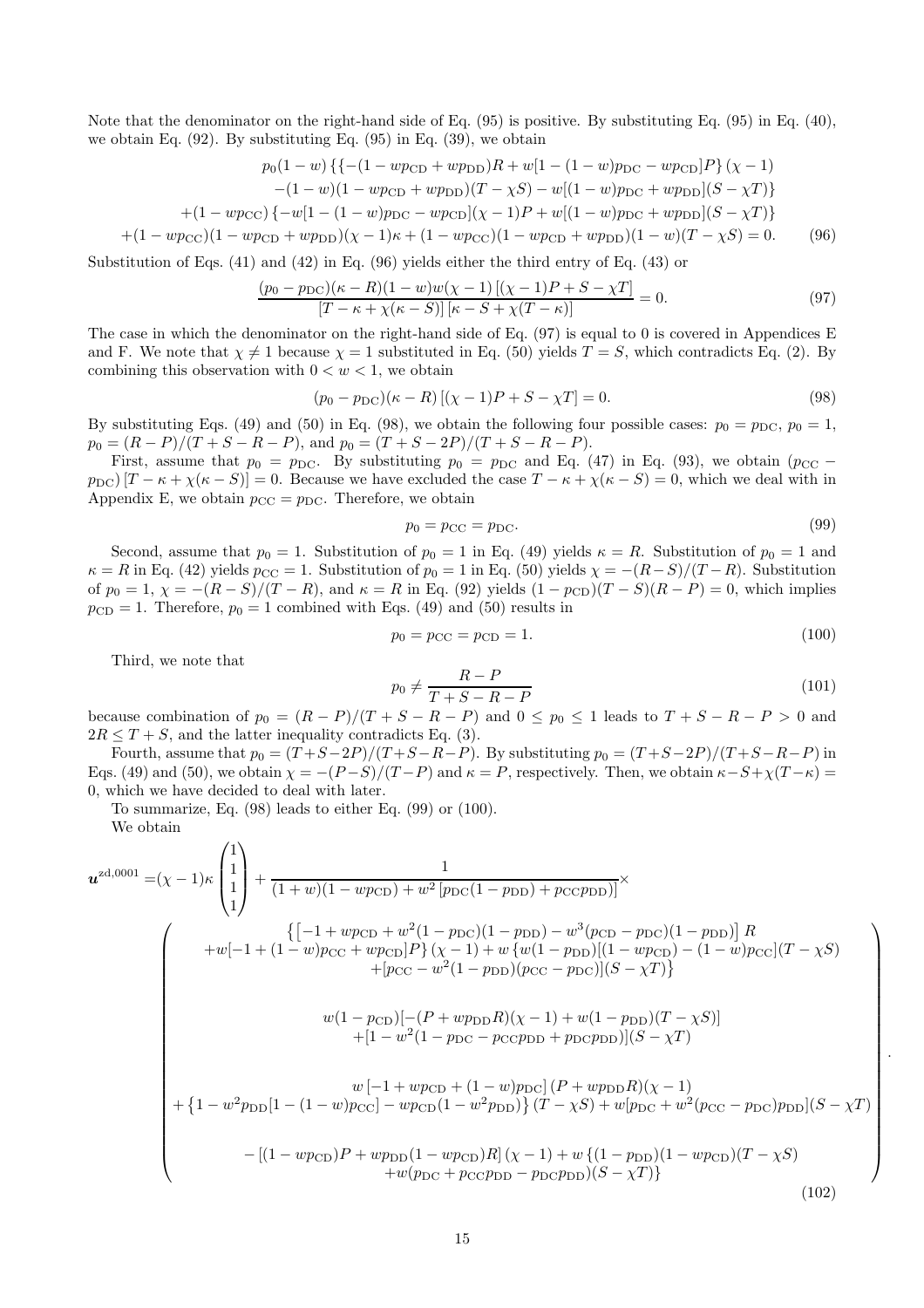Note that the denominator on the right-hand side of Eq. (102) is positive. By substituting Eq. (102) in Eq. (40), we obtain

$$
(1 - w)p_0\left\{(P + wp_{\text{DD}}R)(\chi - 1) - w(1 - p_{\text{DD}})(T - \chi S) + (1 + w)(S - \chi T)\right\} - [(1 - wp_{\text{CD}})P + wp_{\text{DD}}(1 - wp_{\text{CD}})R](\chi - 1) + w\left\{(1 - p_{\text{DD}})(1 - wp_{\text{CD}})(T - \chi S) + w[p_{\text{DC}} + p_{\text{DD}}(p_{\text{CC}} - p_{\text{DC}})](S - \chi T)\right\} + \left\{1 + w(1 - p_{\text{CD}}) - w^2[p_{\text{CD}} - p_{\text{DC}} - p_{\text{DD}}(p_{\text{CC}} - p_{\text{DC}})]\right\}(\chi - 1)\kappa = 0.
$$
\n(103)

Substitution of Eqs. (41) and (42) in Eq. (103) yields either the third entry of Eq. (43) or

$$
\frac{1}{[T - \kappa + \chi(\kappa - S)][\kappa - S + \chi(T - \kappa)]} \times \{w(\chi - 1)^2 \kappa^2 - [1 - (1 - w)p_0 - wp_{CD}](\chi - 1)[T - R + \chi(R - S)]P + \{w(T - \chi S) + (1 - w)p_0[T - R + \chi(R - S)]\} (S - \chi T) - \{-(1 - wp_{CD})(\chi - 1)R - [1 + w(1 - p_{CD} - \chi)]T + [\chi - w(1 - \chi + p_{CD}\chi)]S\} (\chi - 1)\kappa = 0.
$$
\n(104)

We examine the case in which the denominator on the right-hand side of Eq. (104) is zero in Appendices E and F. Therefore, we ignore the denominator and substitute Eqs. (49) and (50) in Eq. (104) to obtain  $p_0 = p_{CD}$ ,  $p_0 = 0, p_0 = (R - P)/(T + S - R - P)$ , or  $p_0 = (T + S - 2P)/(T + S - R - P)$ . Among these four possible options, we have excluded  $p_0 = (R - P)/(T + S - R - P)$  and  $p_0 = (T + S - 2P)/(T + S - R - P)$  in the course of the analysis of  $u^{zd,1000}$ .

First, assume that  $p_0 = p_{CD}$ . By substituting  $p_0 = p_{CD}$  and Eq. (48) in Eq. (92), we obtain ( $p_{CD}$  –  $p_{\text{DD}}$ )  $[\kappa - S + \chi(T - \kappa)] = 0$ . Because we have excluded the case  $\kappa - S + \chi(T - \kappa) = 0$ , which we deal with in Appendix E, we obtain  $p_{\text{DD}} = p_{\text{CD}}$ . Therefore, we obtain

$$
p_0 = p_{CD} = p_{DD}.\tag{105}
$$

Second, assume that  $p_0 = 0$ . Substitution of  $p_0 = 0$  in Eq. (49) yields  $\kappa = P$ . Substitution of  $p_0 = 0$  and  $\kappa = P$  in Eq. (41) yields  $p_{\text{DD}} = 0$ . Substitution of  $p_0 = 0$  in Eq. (50) yields  $\chi = -(T - P)/(P - S)$ . Substitution of  $p_0 = 0$ ,  $\chi = -(T - P)/(P - S)$ , and  $\kappa = P$  in Eq. (93) yields  $wp_{DC}(R - P) = 0$ , which implies  $p_{DC} = 0$ . Therefore,  $p_0 = 0$  combined with Eqs. (49) and (50) results in

$$
p_0 = p_{\rm DC} = p_{\rm DD} = 0. \tag{106}
$$

A solution must simultaneously satisfy either Eq. (99) or (100), and either Eq. (105) or (106). The combination of Eqs. (99) and (105) provides the set of unconditional strategies, i.e., Eq. (51). The combination of Eqs. (99) and (106) provides a subset of the strategies given by Eq. (51). The combination of Eqs. (100) and (105) also provides a subset of the strategies given by Eq. (51). Equations (100) and (106) are inconsistent with each other. Therefore, the set of solutions is given by Eq. (51).

# Appendix D An unconditional strategy is not a ZD strategy unless  $R + P = T + S$

In this section, we show that the unconditional strategy given by Eq. (51) is not a ZD strategy in the sense of [32] if  $R + P \neq T + S$ .

By substituting  $p_{\text{DC}} = p_{\text{DD}}$  in Eq. (45), we obtain

$$
\frac{\phi\left[ (\chi - 1)\kappa + T - \chi S \right] - (1 - w)p_0}{w} = \frac{\phi(\chi - 1)(\kappa - P) - (1 - w)p_0}{w},\tag{107}
$$

which leads to

$$
\phi[(\chi - 1)\kappa + T - \chi S] = \phi(\chi - 1)(\kappa - P).
$$

If  $\phi = 0$ , we substitute  $\phi = 0$  in the expression of  $p_{\text{DD}}$  in Eq. (45) to obtain  $p_{\text{DD}} = -(1-w)p_0/w$ . This equation holds true if and only if  $p_0 = p_{\text{DD}} = 0$ . Next, we substitute  $\phi = 0$  in the expression of  $p_{\text{CC}}$  in Eq. (45) to obtain  $p_{CC} = [1 - (1 - w)p_0]/w$ . This equation holds true if and only if  $p_0 = p_{CC} = 1$ , which contradicts  $p_0 = 0$ . Therefore, we obtain  $\phi \neq 0$ . Given  $\phi \neq 0$ , Eq. (107) implies

$$
\chi = -\frac{T - P}{P - S}.\tag{108}
$$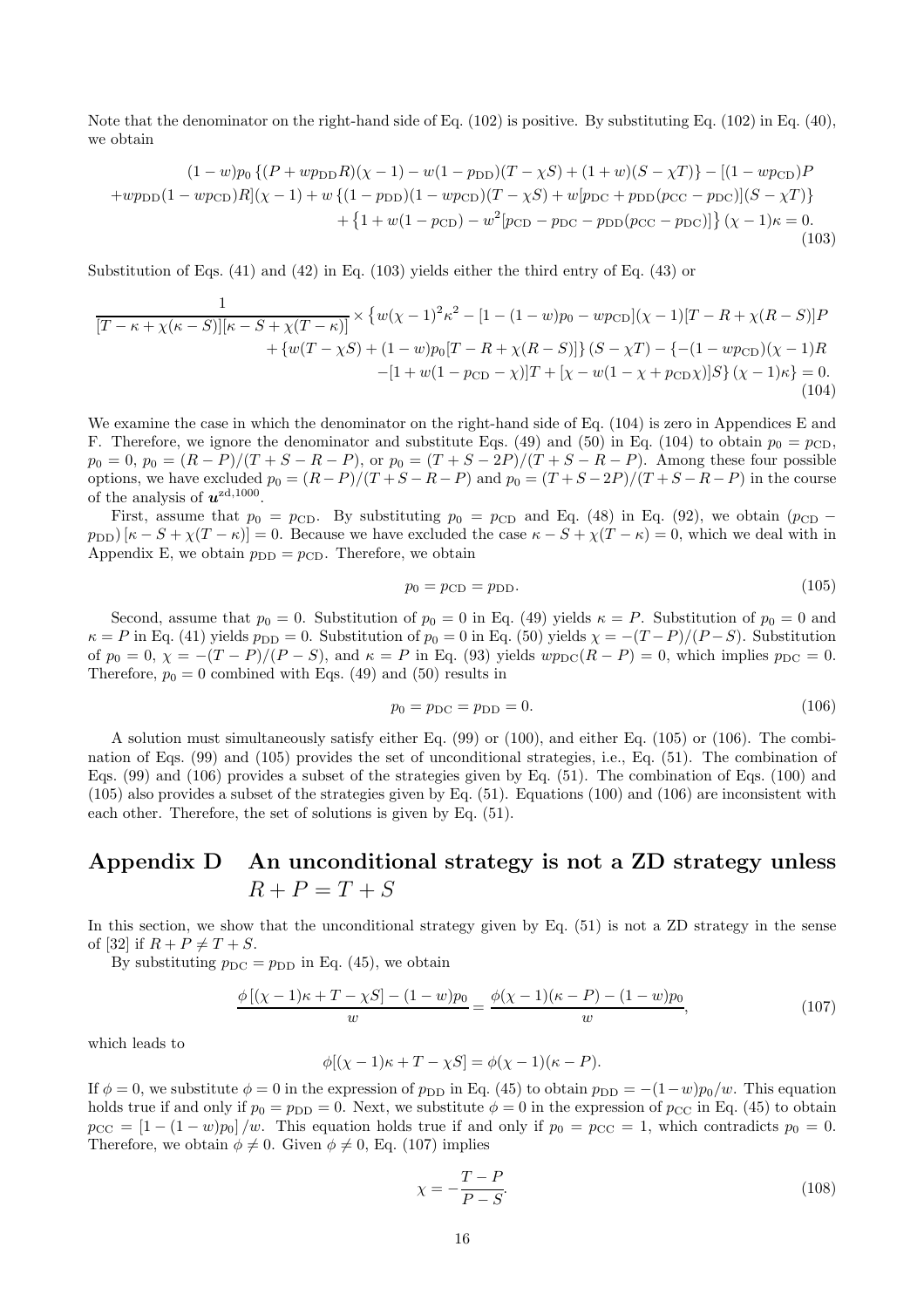By setting  $p_{CC} = p_{CD}$  in Eq. (45) and using  $\phi \neq 0$ , we obtain

$$
\chi = -\frac{R - S}{T - R}.\tag{109}
$$

By combining Eqs. (108) and (109), we obtain

$$
R + P = T + S.\tag{110}
$$

Equation (110) is a sufficient condition for the unconditional strategy to be a ZD because substitution of Eqs. (49), (50), (110) and

$$
\phi = -\frac{T - R}{(T - S)(R - P)}\tag{111}
$$

in Eq. (45) yields Eq. (51).

# Appendix E Case  $\kappa - S + \chi (T - \kappa) = 0$

In this section, we assume

$$
\kappa - S + \chi(T - \kappa) = 0 \tag{112}
$$

and derive the set of strategies that satisfy Eq. (16).

By substituting Eq.  $(112)$  in Eq.  $(92)$ , we obtain

$$
(\chi - 1)(\kappa - P) [(1 - w)p_0 - 1 + wp_{CD}] = 0.
$$
\n(113)

Equation (112) does not allow  $\chi = 1$  because substitution of  $\chi = 1$  in Eq. (112) yields  $T = S$ , which contradicts Eq. (2). Substitution of  $\kappa = P$  in Eq. (112) yields  $\chi = -(P - S)/(T - P)$ . Alternatively, if we set  $(1 - w)p_0$  –  $1 + wp_{CD} = 0$ , we obtain  $p_0 = p_{CD} = 1$ . Therefore, we consider the following two subcases, i.e., subcase (A) specified by

$$
\kappa = P \tag{114}
$$

and

$$
\chi = -\frac{P - S}{T - P},\tag{115}
$$

and subcase (B) specified by

$$
\kappa - S + \chi(T - \kappa) = 0 \tag{116}
$$

and

$$
p_0 = p_{CD} = 1.
$$
\n(117)

# E.1 Subcase (A):  $\kappa = P$  and  $\chi = -(P - S)/(T - P)$

By substituting Eqs.  $(114)$  and  $(115)$  in Eq.  $(91)$ , we obtain

$$
\frac{(1-w)[1-w(p_{\text{CD}}-p_{\text{DD}})][-p_0(T+S-R-P)+T+S-2P](T-S)}{T-P} = 0.
$$
\n(118)

Because  $T > P > S$ ,  $0 < w < 1$ , and there exists no pair of  $p_{CD}$  and  $p_{DD}$   $(0 \leq p_{CD}, p_{DD} \leq 1)$  that satisfies  $p_{\text{CD}} - p_{\text{DD}} = 1/w$ , we obtain

$$
p_0(T + S - R - P) = T + S - 2P.
$$
\n(119)

If we set  $T + S - R - P = 0$ , we obtain  $T + S - 2P = R - P > 0$ , which contradicts Eq. (119). Therefore, Eq. (119) leads to  $T + S - R - P \neq 0$ , and hence

$$
p_0 = \frac{T + S - 2P}{T + S - R - P}.
$$
\n(120)

If  $T + S - R - P > 0$ , the condition  $p_0 \le 1$  applied to Eq. (120) yields  $R \le P$ , which contradicts Eq. (2). Therefore, we obtain  $T + S - R - P < 0$  and hence  $T + S - 2P \leq 0$ .

By substituting Eqs.  $(114)$  and  $(115)$  in Eq.  $(96)$ , we obtain

$$
\frac{(1-w)[1-w(p_{CD}-p_{DD})]\{p_0[R-(1-w)(T+S)]+(1-wp_{CC})(T+S)-[2-(1-2w)p_0-2wp_{CC}]P\}(T-S)}{T-P}
$$
\n(121)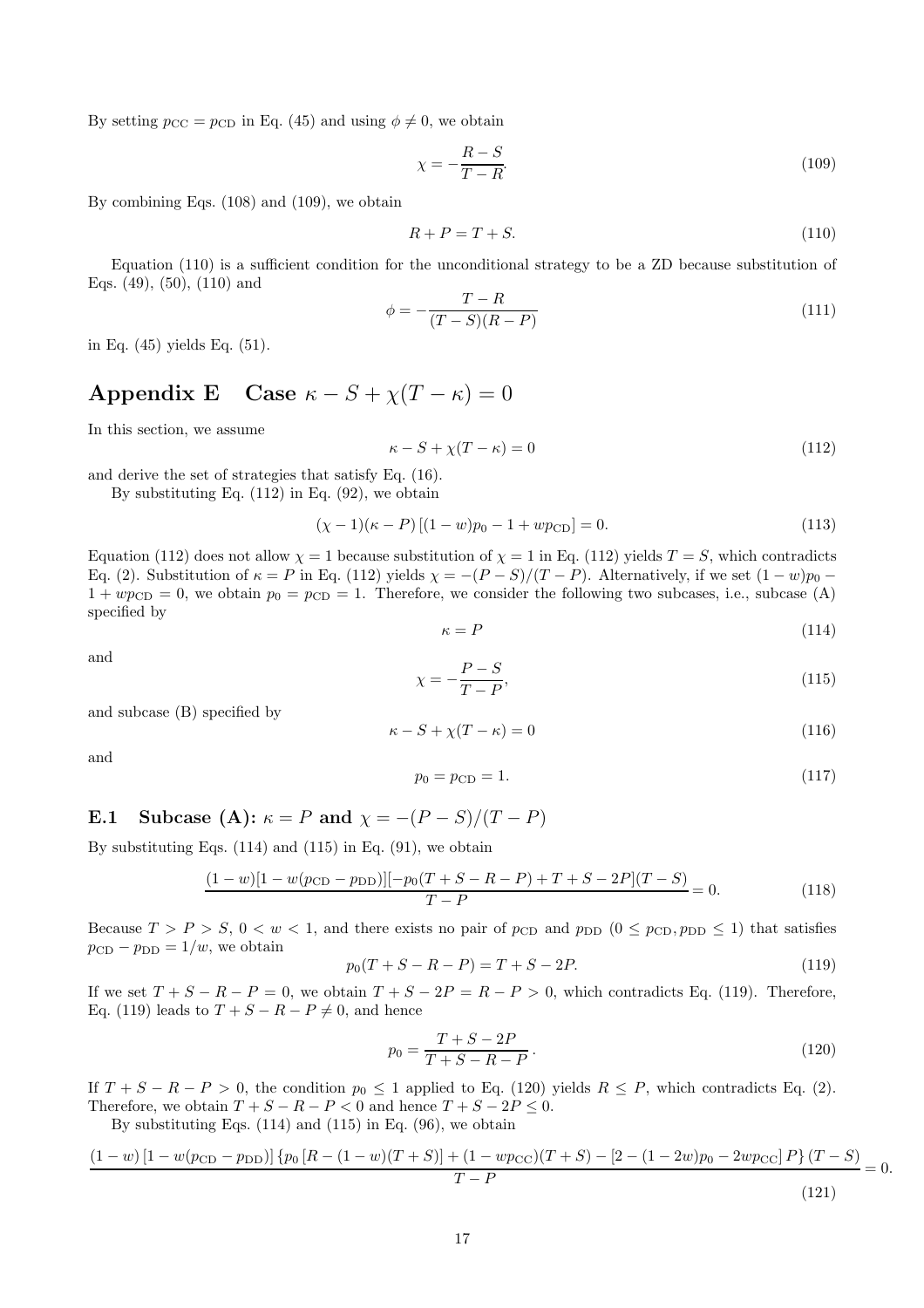Because  $1 - w(p_{CD} - p_{DD}) > 0$ , Eq. (121) implies

$$
p_0 [R - (1 - w)(T + S)] + (1 - w p_{CC})(T + S) - [2 - (1 - 2w)p_0 - 2w p_{CC}] P = 0.
$$
 (122)

Substitution of Eq. (120) in Eq. (122) yields

$$
\frac{w\left[-p_{\text{CC}}(T+S-R-P)+T+S-2P\right](T+S-2P)}{T+S-R-P} = 0. \tag{123}
$$

We will deal with the case  $T + S - 2P = 0$  later in this section. Therefore, by assuming  $T + S - 2P < 0$ , we obtain

$$
p_{\rm CC} = \frac{T + S - 2P}{T + S - R - P}.\tag{124}
$$

By substituting Eqs.  $(114)$  and  $(115)$  in Eq.  $(93)$ , we obtain

$$
\frac{\{(1-w)p_0(R-S-T)+wp_{DC}R-wp_{CC}(T+S)-[2-(1-w)p_0-2wp_{CC}+wp_{DC}]}{T-P}=0. \tag{125}
$$

By substituting  $p_0 = p_{CC} = (T + S - 2P)/(T + S - R - P)$  in Eq. (125), we obtain

$$
\frac{w\left[-p_{\rm DC}(T+S-R-P)+T+S-2P\right](P-R)(T-S)}{(T-P)(T+S-R-P)} = 0,
$$
\n(126)

which leads to

$$
p_{\rm DC} = \frac{T + S - 2P}{T + S - R - P}.\tag{127}
$$

By substituting Eqs.  $(114)$  and  $(115)$  in Eq.  $(103)$ , we obtain

$$
\frac{w\left[1 - wp_{CD} - (1 - w)p_0\right]\left[-p_{DD}(T + S - R - P) + T + S - 2P\right](T - S)}{T - P} = 0.
$$
\n(128)

If  $1-wp_{CD} - (1-w)p_0 = 0$ , we obtain  $p_0 = p_{CD} = 1$ , which contradicts Eq. (120). Therefore, Eq. (128) implies

$$
p_{\rm DD} = \frac{T + S - 2P}{T + S - R - P}.\tag{129}
$$

To derive another condition, we use the vector  $u$  when player Y adopts the tit-for-tat strategy, i.e.,  $q =$  $(1, 0, 1, 0)$ . This vector, denoted by  $u^{zd,1010}$ , is given by

$$
u^{zd,1010} = (\chi - 1)\kappa \begin{pmatrix} 1 \\ 1 \\ 1 \end{pmatrix} + \frac{1}{(1 - wp_{CC})(1 - w^2p_{DC}) + w^2p_{CD}p_{DC}(1 - w) + w(1 + w)p_{DD}(1 - wp_{CC}) + w^3p_{CD}p_{DD}} \times \frac{\{-[1 - w(1 - p_{DD}) - w^2p_{DC}(1 - p_{CD}) + w^3(1 - p_{CD})(p_{DC} - p_{DD})]R}{+w^2(1 - p_{CC})(1 - p_{DC})P\}(\chi - 1) + w(1 - p_{CC})[1 - w(1 - p_{DD})](T - \chi S) + w^2(1 - p_{CC})[p_{DC} - w(p_{DC} - p_{DD})](S - \chi T) \times \frac{\{-w^2(1 - p_{DC})[1 - (1 - w)p_{CD} - wp_{CC}]P - wp_{CD}[1 - w(1 - p_{DD})]R\}(\chi - 1)}{+w[1 - (1 - w)p_{CD} - wp_{CC}][1 - w(1 - p_{DD})](T - \chi S) + (1 - wp_{CC})[1 - w(1 - p_{DD})](S - \chi T) + (1 - wp_{CC})[1 - w(1 - p_{DD})](T - \chi S) + w[(1 - w)p_{DC} + wp_{DD}]R\}(\chi - 1) + (1 - wp_{CC})[1 - w(1 - p_{DD})](T - \chi S) + w[(1 - w)p_{DC} + wp_{DD}](1 - wp_{CC})(S - \chi T) + \frac{\{-\{1 - w^2p_{DC}[1 - p_{CD}(1 - w)]\} - wp_{CC}(1 - w^2p_{DC})\}P - w^2p_{CD}p_{DD}R\}(\chi - 1)}{+w^2p_{DD}[1 - p_{CD}(1 - w) - wp_{CC}](T - \chi S) + wp_{DD}(1 - wp_{CC})(S - \chi T)} \times \frac{\{130\}}{100}
$$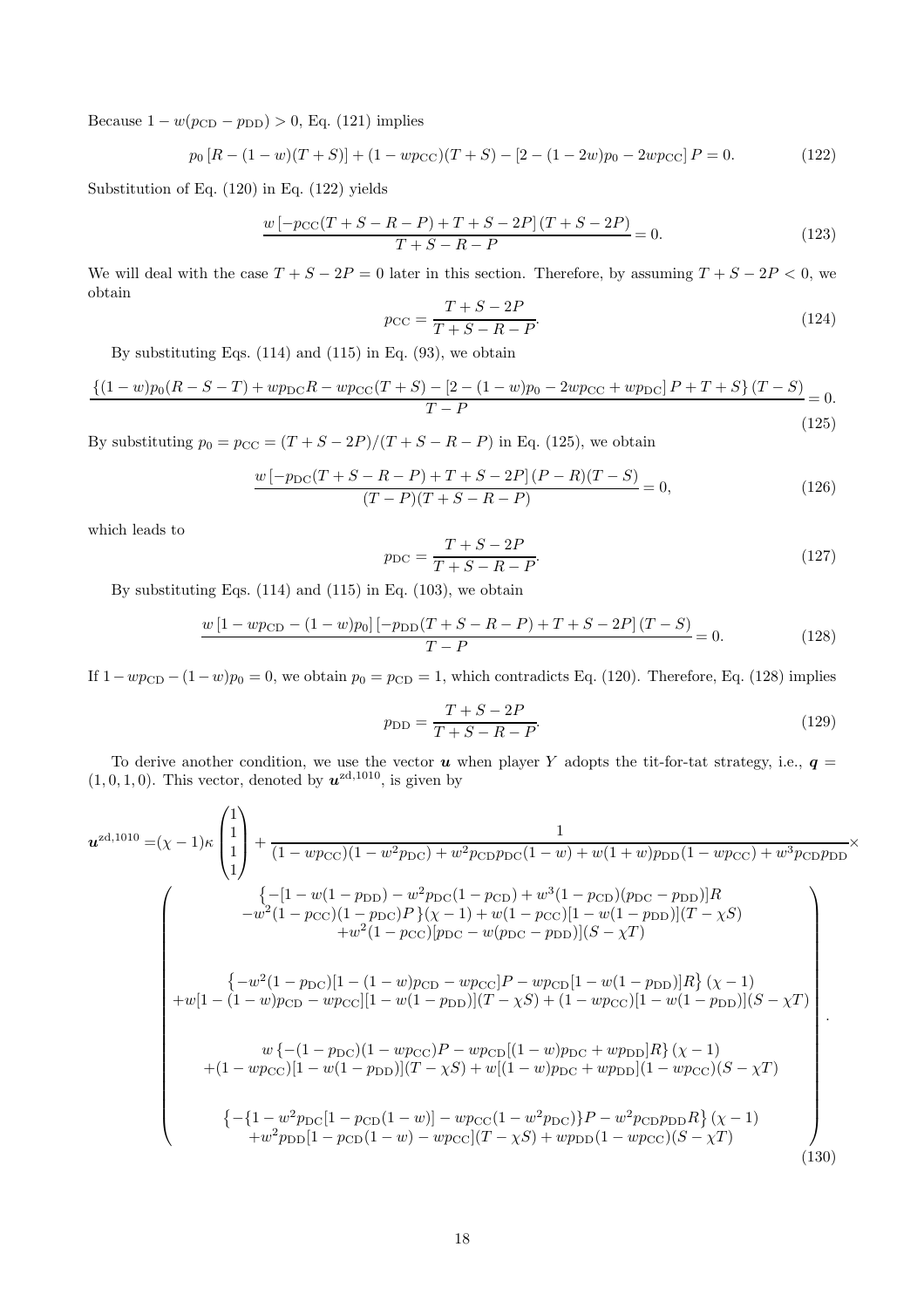Note that the denominator on the right-hand side of Eq. (130) is positive. By substituting Eq. (130) in Eq. (40), we obtain

$$
(1 - w)p_0 \left\{ \left\{ -wp_{CD}R + [1 + w(1 - p_{CC}) - w^2(p_{CC} - p_{CD})]P \right\} (\chi - 1) + w[1 - (1 - w)p_{CD} - wp_{CC}] (T - \chi S) \right\}
$$
  
+ 
$$
(1 - wp_{CC})(S - \chi T) \right\} + \left\{ \left\{ -1 + w^2 p_{DC} [1 - (1 - w)p_{CD}] + wp_{CC} (1 - w^2 p_{DC}) \right\} P - w^2 p_{CD} p_{DD} R \right\} (\chi - 1) \right\}
$$
  
+ 
$$
w^2 p_{DD} [1 - (1 - w)p_{CD} - wp_{CC}] (T - \chi S) + wp_{DD} (1 - wp_{CC}) (S - \chi T)
$$
  
+ 
$$
\left\{ 1 - w^2 p_{DC} + (1 - w) w^2 p_{CD} p_{DC} + wp_{DD} (1 + w + w^2 p_{CD}) - wp_{CC} [1 - w^2 p_{DC} + (1 + w) wp_{DD}] \right\} (\chi - 1) \kappa = 0. \tag{131}
$$

By substituting  $\kappa = P$  and  $\chi = -(P - S)/(T - P)$  in Eq. (131), we obtain

$$
\frac{w[(1-w)p_0 + w p_{\text{DD}}] \{p_{\text{CD}}[R - (1-w)(T+S)] + (1-w p_{\text{CC}})(T+S) - [2-p_{\text{CD}} - 2w(p_{\text{CC}} - p_{\text{CD}})]P\} (T-S)}{T-P}
$$
(132)

By substituting  $p_0 = p_{CC} = p_{DD} = (T + S - 2P)/(T + S - R - P)$  in Eq. (132), we obtain

$$
\frac{[-p_{\text{CD}}(T+S-R-P)+T+S-2P]-[w(T+S-2P)+T+S-R-P](T+S-2P)}{(T+S-R-P)^2} = 0.
$$
 (133)

If  $-w(T+S-2P) + T + S - R - P = 0$ , Eq. (120) implies that  $w = 1/p_0$ , i.e.,  $w = p_0 = 1$ , which contradicts  $0 \leq w \leq 1$ . Because we decided to treat the case  $T + S - 2P = 0$  later, Eq. (133), implies

$$
p_{\rm CD} = \frac{T + S - 2P}{T + S - R - P}.\tag{134}
$$

In sum, we obtain  $p_0 = p_{CC} = p_{CD} = p_{DC} = p_{DD} = (T + S - 2P)/(T + S - R - P)$  if  $T + S - 2P < 0$ . Substitution of  $p_0$  in Eqs. (49) and (50) yields  $\chi = -(P-S)/(T-P)$  and  $\kappa = P$ , respectively, coinciding with the condition for subcase (A). Therefore, the strategy  $p_0 = p_{CC} = p_{CD} = p_{DC} = p_{DD} = (T + S - 2P)/(T + S - R - P)$ , where  $T + S - 2P < 0$ , is a special case of Eq. (51).

Finally, let us consider the case  $T + S - 2P = 0$ . By combining this condition with Eq. (120), we obtain  $p_0 = 0$ . By substituting  $T + S - 2P = 0$  and  $p_0 = 0$  in Eq. (125), we obtain  $w(R - P)p_{\text{DC}} = 0$ , which implies that  $p_{\text{DC}} = 0$ . By substituting  $T + S - 2P = 0$  and  $p_0 = 0$  in Eq. (128), we obtain  $(1 - wp_{\text{CD}})(R - P)p_{\text{DD}} = 0$ , which implies that  $p_{DD} = 0$ . Because  $p_0 = p_{DC} = p_{DD} = 0$ , the focal player X never uses  $p_{CC}$  and  $p_{CD}$ . Therefore,  $p_0 = p_{\text{DC}} = p_{\text{DD}} = 0$  specifies a strategy. By substituting  $p_0 = 0$  in Eqs. (49) and (50) and using  $T + S - 2P = 0$ , we obtain  $\chi = -(T - P)/(P - S) = -(P - S)/(T - P) = -1$  and  $\kappa = P$ , respectively, coinciding with the condition for subcase (A). Therefore, the strategy  $p_0 = p_{\text{DC}} = p_{\text{DD}} = 0$  is a special case of Eq. (51).

**E.2** Subcase (B): 
$$
\kappa - S + \chi(T - \kappa) = 0
$$
 and  $p_0 = p_{CD} = 1$ 

By substituting Eqs.  $(116)$  and  $(117)$  in Eq.  $(91)$ , we obtain

$$
(1 - w)(\chi - 1) [wp_{\text{DD}}(\kappa - R) - wp_{\text{CC}}(\kappa - P) + w(R - P) + \kappa - R] = 0.
$$
 (135)

Note that  $0 < w < 1$ . Because  $\chi = 1$  is inconsistent with  $\kappa - S + \chi(T - \kappa) = 0$ , Eq. (135) yields

$$
p_{\rm DD} = \frac{wp_{\rm CC}(\kappa - P) - w(R - P) - (\kappa - R)}{w(\kappa - R)}
$$
\n(136)

provided that  $\kappa \neq R$ . We will deal with the case  $\kappa = R$  later in this section. By substituting Eqs. (116) and  $(117)$  in Eq.  $(93)$ , we obtain

$$
(\chi - 1) \{wp_{\rm DC}(\kappa - R) - wp_{\rm CC}(\chi + 1)(\kappa - T) + w[R - (\chi + 1)T + \chi \kappa] + \kappa - R\} = 0,\tag{137}
$$

which yields

$$
p_{\rm DC} = \frac{w p_{\rm CC}(\chi + 1)(\kappa - T) - w [R - (\chi + 1)T + \chi \kappa] - (\kappa - R)}{w(\kappa - R)}
$$
(138)

provided that  $\kappa \neq R$ . Therefore, we obtain

$$
\mathbf{p} = \left(p_{\text{CC}}, 1, \frac{w p_{\text{CC}}(\chi+1)(\kappa-T) - w[R-(\chi+1)T+\chi\kappa] - (\kappa-R)}{w(\kappa-R)}, \frac{w p_{\text{CC}}(\kappa-P) - w(R-P) - (\kappa-R)}{w(\kappa-R)}\right), p_0 = 1,
$$
\n(139)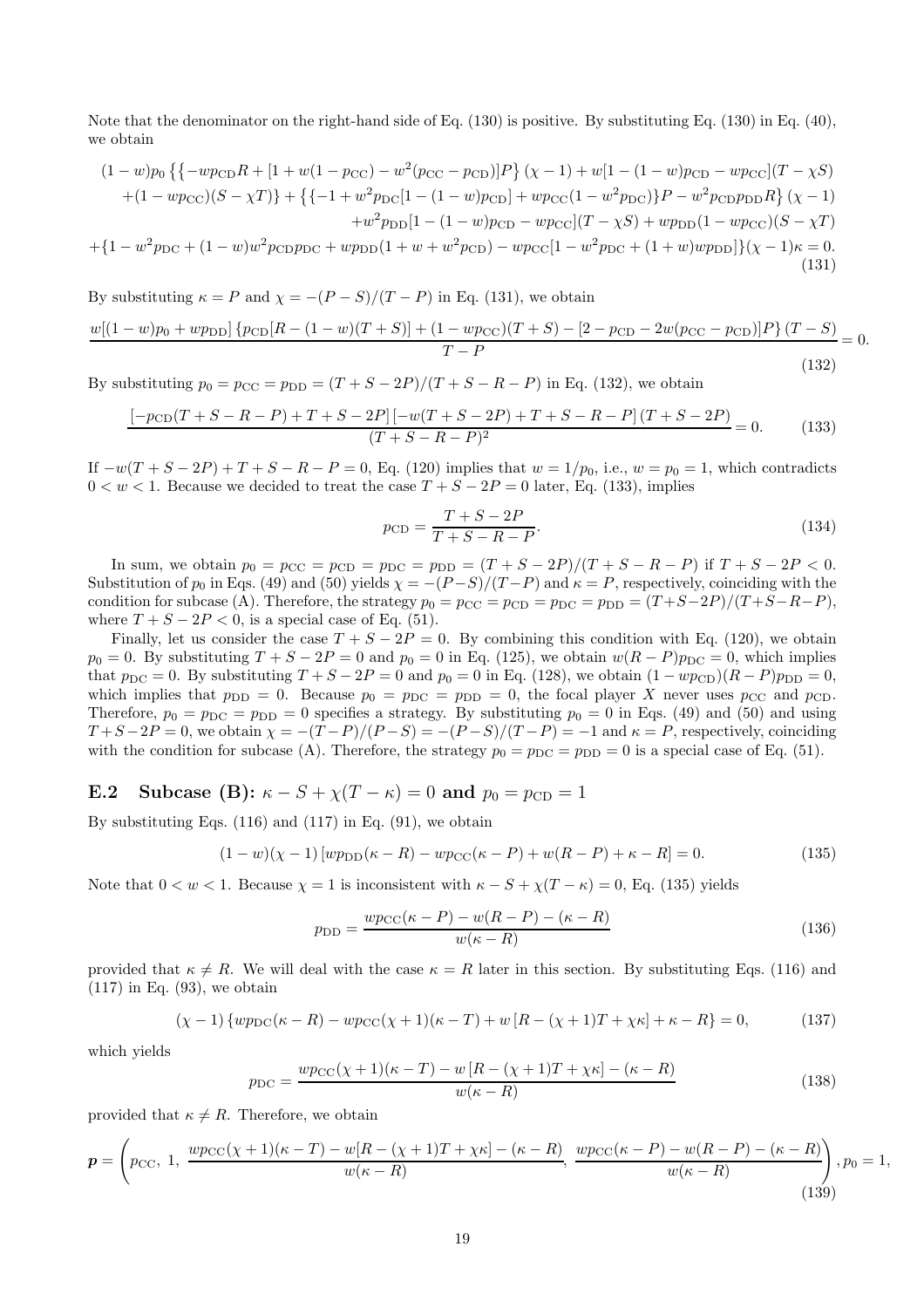i.e., Eq. (53), as a necessary condition for the linear relationship between the payoff of the two players, i.e., Eq. (16).

To verify that Eq.  $(53)$  is sufficient, we substitute Eq.  $(53)$  (i.e., Eq.  $(139)$ ) in Eq.  $(36)$  to obtain

$$
\boldsymbol{u}^{\text{zd}} = \left(0, \ 0, \ -\frac{(1-w)(\chi - 1)(\kappa - R)}{w(1 - p_{\text{CC}})}, \ -\frac{(1-w)(\chi - 1)(\kappa - R)}{w(1 - p_{\text{CC}})}\right),\tag{140}
$$

which is independent of q. By combining Eqs. (7), (140), and  $p_0 = 1$ , we obtain  $\mathbf{v}(0)\mathbf{u}^{\text{zd}} = 0$ , i.e., Eq. (37). Therefore, Eq. (53) is a solution that satisfies Eq. (16).

The strategy given by Eq. (53) is expressed in the form of Eq. (45) if we set  $\phi = -w(1-p_{CC})/[(\kappa - R)(\chi - 1)]$ (and use  $\kappa - S + \chi(T - \kappa) = 0$  and  $p_0 = 1$ ). As an example, we consider the repeated PD game defined by  $R = 3, T = 5, S = -2, P = 1, \text{ and } w = 0.8.$  We set  $\kappa = 2$ . Because this solution requires  $\kappa - S + \chi(T - \kappa) = 0$ (Eq. (116)), we obtain  $\chi = -4/3$ . If we set  $p_{CC} = 0$ , we obtain  $p = (0, 1, 3/4, 3/4)$  and  $p_0 = 1$ . This solution cannot be represented in the form of Eq. (43) because Eq. (43) requires  $\kappa - S + \chi(T - \kappa) \neq 0$ . Consistent with this example, Eq. (45) combined with  $\phi = -w(1 - p_{CC})/[(\kappa - R)(\chi - 1)], \kappa - S + \chi(T - \kappa) = 0$ , and  $p_0 = 1$ yields  $\chi$  < 0. This can be shown as follows. By substituting  $\kappa - S + \chi(T - \kappa) = 0$  and  $p_0 = 1$  in Eq. (45), we obtain

$$
p = \begin{pmatrix} 1 - \frac{\phi(\chi - 1)(R - \kappa)}{w} \\ 1 \\ 1 - \frac{1}{w} + \frac{\phi[(\chi - 1)\kappa + T - \chi S]}{w} \\ 1 - \frac{1}{w} + \frac{\phi(\chi - 1)(\kappa - P)}{w} \end{pmatrix}.
$$
(141)

Because  $p_{\text{CC}} \leq 1$  must hold true in Eq. (141), we obtain

$$
\phi(\chi - 1)(R - \kappa) \ge 0. \tag{142}
$$

Because  $p_{\text{DD}} \geq 0$  must hold true in Eq. (141), we obtain

$$
\phi(\chi - 1)(\kappa - P) \ge 0. \tag{143}
$$

Given  $\phi(\chi - 1) \neq 0$  (section 3.2) and  $R > P$ , we find that  $P \leq \kappa \leq R$  must hold true for Eqs. (142) and (143) to be simultaneously satisfied. Therefore, using  $\kappa - S + \chi(T - \kappa) = 0$  we obtain  $\chi = -(\kappa - S)/(T - \kappa) < 0$ .

Finally, let us consider the case  $\kappa = R$ . By substituting  $\kappa = R$  in Eq. (135), we obtain  $wp_{\text{CC}}(R - P)$  $w(R-P)$ , which implies that  $p_{CC} = 1$ . By combining this result with Eq. (117), we obtain  $p_0 = p_{CC} = p_{CD} = 1$ , which implies that player X never uses  $p_{\text{DC}}$  and  $p_{\text{DD}}$ . Therefore,  $p_0 = p_{\text{CC}} = p_{\text{CD}} = 1$  specifies a strategy. By substituting  $p_0 = 1$  in Eqs. (49) and (50), we obtain  $\chi = -(R - S)/(T - R)$  and  $\kappa = R$ , respectively, and the former equality coincides with Eq. (117) when  $\kappa = R$ . Therefore, the strategy  $p_0 = p_{CC} = p_{CD} = 1$  is a special case of Eq.  $(51)$ .

# Appendix F Case  $T - \kappa + \chi(\kappa - S) = 0$

In this section, we assume

$$
T - \kappa + \chi(\kappa - S) = 0\tag{144}
$$

and derive the set of strategies that satisfy Eq. (16).

By substituting Eq. (144) in Eq. (93), we obtain

$$
(\chi - 1)(\kappa - R)[(1 - w)p_0 + wp_{DC}] = 0.
$$
\n(145)

Equation (144) does not allow  $\chi = 1$  because substitution of  $\chi = 1$  in Eq. (144) yields  $T = S$ , which contradicts Eq. (2). Substitution of  $\kappa = R$  in Eq. (144) yields  $\chi = -(T - R)/(R - S)$ . Alternatively, if we set  $(1 - w)p_0 +$  $wp_{\rm DC} = 0$ , we obtain  $p_0 = p_{\rm DC} = 0$ . Therefore, we consider the following two subcases, i.e., subcase (C) specified by

$$
\kappa = R \tag{146}
$$

and

$$
\chi = -\frac{T - R}{R - S},\tag{147}
$$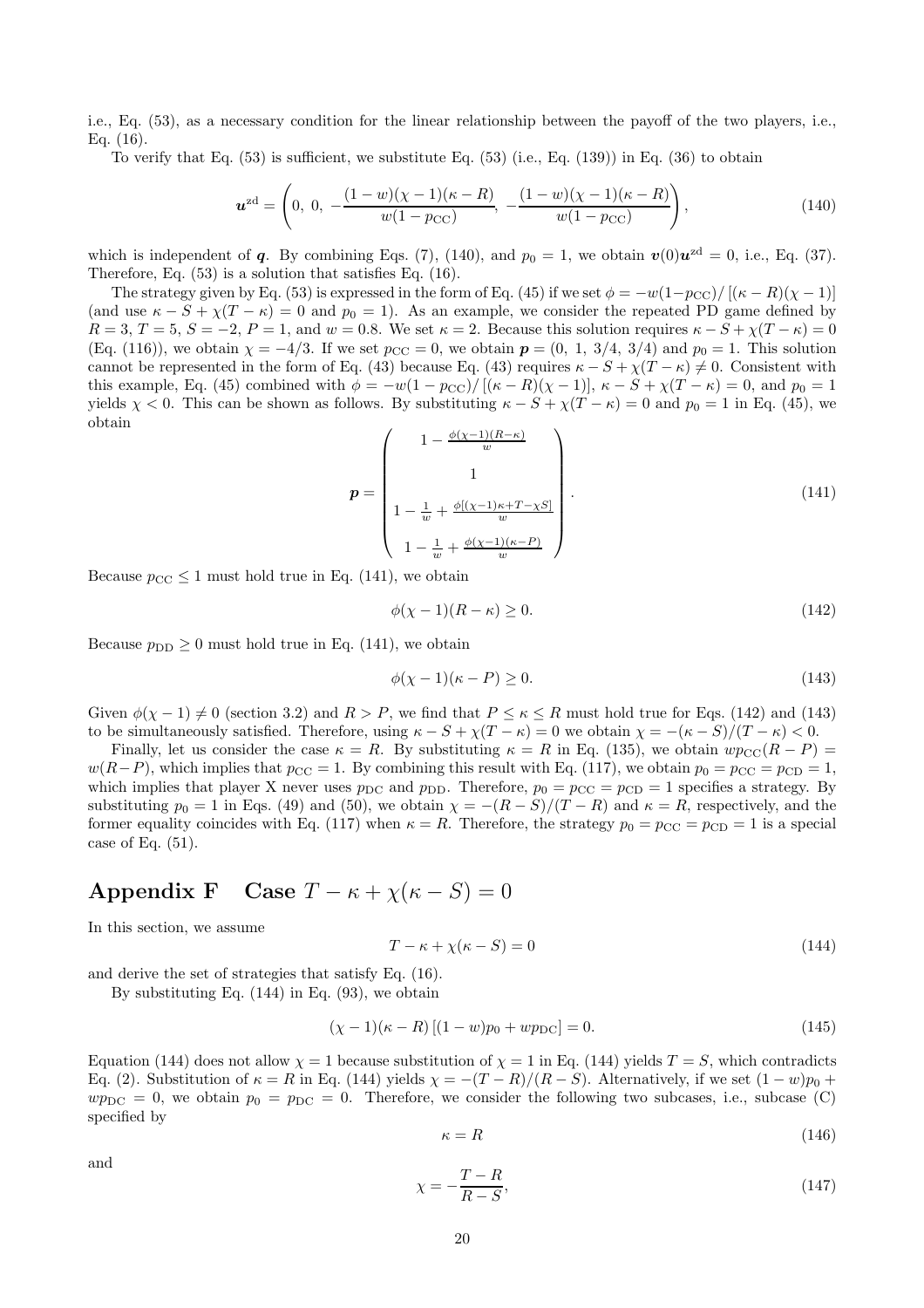and subcase (D) specified by

$$
T - \kappa + \chi(\kappa - S) = 0\tag{148}
$$

and

$$
p_0 = p_{\rm DC} = 0.\tag{149}
$$

**F.1 Subcase (C):** 
$$
\kappa = R
$$
 **and**  $\chi = -(T - R)/(R - S)$ 

By substituting Eqs.  $(146)$  and  $(147)$  in Eq.  $(94)$ , we obtain

$$
\frac{(1-w)[1-w(p_{\rm CC}-p_{\rm DC})] [-p_0(T+S-R-P)+R-P] (T-S)}{R-S} = 0.
$$
\n(150)

Equation (150) does not hold true because  $0 < w < 1$ ,  $(R - P) - p_0(T + S - R - P) \neq 0$  due to Eq. (101), and  $1 - w(p_{\text{CC}} - p_{\text{DC}}) > 0$ . Therefore there is no solution in this case.

# **F.2** Subcase (D):  $T - \kappa + \chi(\kappa - S) = 0$  and  $p_0 = p_{\text{DC}} = 0$

By substituting Eqs.  $(148)$  and  $(149)$  in Eq.  $(91)$ , we obtain

$$
w(\chi - 1) [wp_{\rm DD}(\kappa - S)(\chi + 1) + (1 - wp_{\rm CD})(\kappa - P)] = 0.
$$
 (151)

We obtain  $\chi \neq 1$  because  $\chi = 1$  substituted in Eq. (148) yields  $T = S$ , which contradicts Eq. (2). Therefore, Eq. (151) implies

$$
p_{\rm CD} = \frac{wp_{\rm DD}(\chi + 1)(\kappa - S) + \kappa - P}{w(\kappa - P)}
$$
(152)

provided that  $\kappa \neq P$ . We will deal with the case  $\kappa = P$  later in this section. By substituting Eqs. (148) and  $(149)$  in Eq.  $(94)$ , we obtain

$$
(\chi - 1)(1 - w) [wp_{\text{DD}}(\kappa - R) + (1 - wp_{\text{CC}})(\kappa - P)] = 0.
$$
 (153)

Because  $0 < w < 1$  and  $\chi \neq 1$ , we obtain

$$
p_{\rm CC} = \frac{wp_{\rm DD}(\kappa - R) + \kappa - P}{w(\kappa - P)}\tag{154}
$$

provided that  $\kappa \neq P$ . Therefore, we obtain

$$
\boldsymbol{p} = \left(\frac{wp_{\text{DD}}(\kappa - R) + \kappa - P}{w(\kappa - P)}, \frac{wp_{\text{DD}}(\chi + 1)(\kappa - S) + \kappa - P}{w(\kappa - P)}, 0, p_{\text{DD}}\right), p_0 = 0,\tag{155}
$$

where  $0 \le p_{\text{DD}} \le 1$  is a necessary condition for the linear relationship between the payoff of the two players, i.e., Eq. (16). In fact, we substitute  $p_{CD}$  given by Eq. (155) in  $p_{CD}$  given by Eq. (43) and use Eqs. (148) and (149) to find that  $p_{\rm CC}$ ,  $p_{\rm DC}$ ,  $p_{\rm DD}$  given by Eq. (43) coincide with those given by Eq. (155). Therefore, Eq. (155) is a special case of ZD strategies given by Eq. (43).

Finally, let us consider the case  $\kappa = P$ . By substituting  $\kappa = P$  in Eq. (153), we obtain  $wp_{\text{DD}}(R - P) = 0$ , which implies that  $p_{\text{DD}} = 0$ . By combining this result with Eq. (149), we obtain  $p_0 = p_{\text{DC}} = p_{\text{DD}} = 0$ , which implies that player X never uses  $p_{\text{CC}}$  and  $p_{\text{CD}}$ . Therefore,  $p_0 = p_{\text{DC}} = p_{\text{DD}} = 0$  specifies a strategy. By substituting  $p_0 = 0$  in Eqs. (49) and (50), we obtain  $\chi = -(T - P)/(P - S)$  and  $\kappa = P$ , respectively, and the former equality coincides with Eq. (151) when  $\kappa = P$ . Therefore, the strategy  $p_0 = p_{\text{DC}} = p_{\text{DD}} = 0$  is a special case of Eq.  $(51)$ .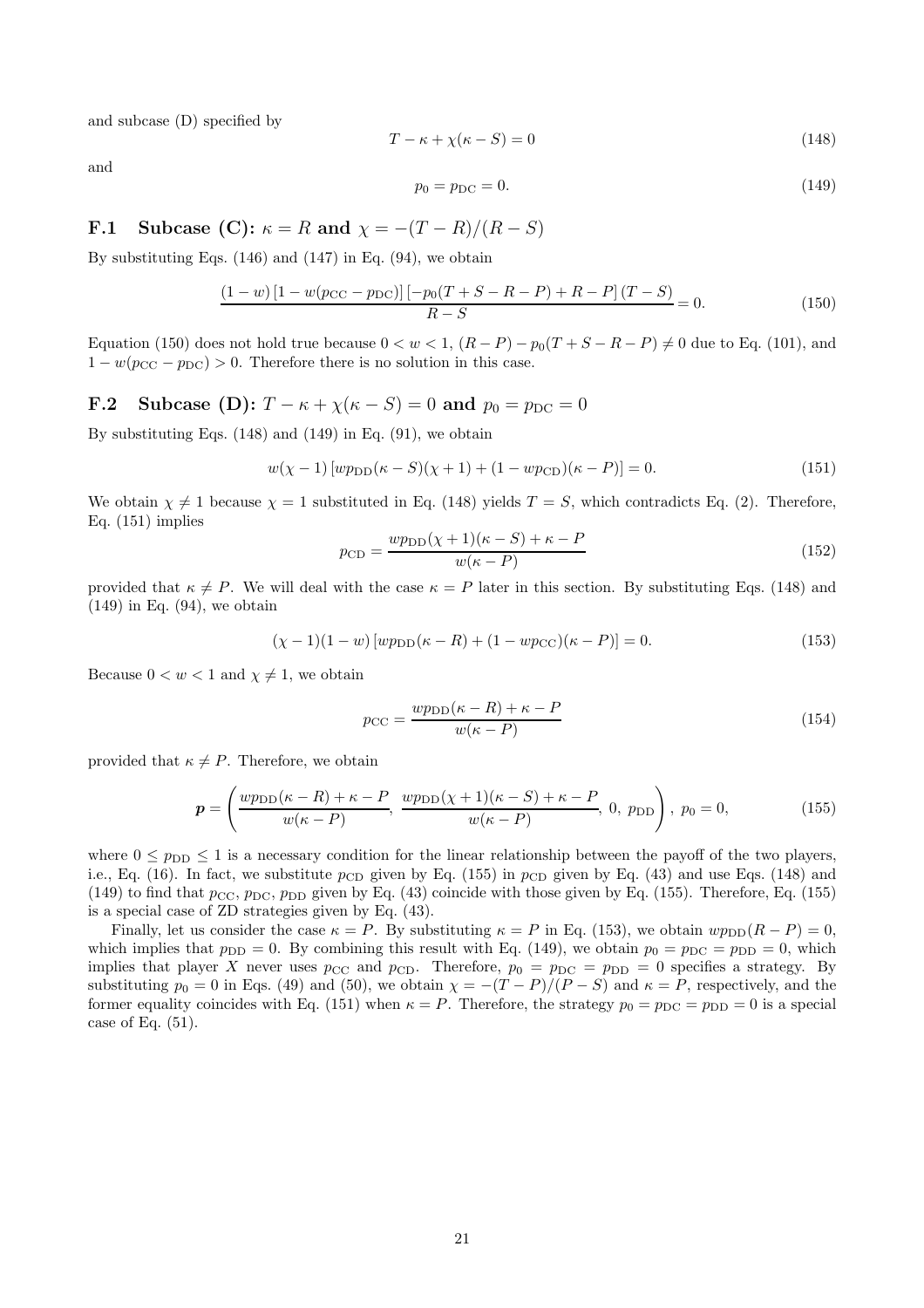## Appendix G Minimum discount rate for  $\chi < 0$

## G.1 ZD strategies with  $\kappa = P$

Let us consider Eq. (56) under  $\phi < 0$  and  $\chi < 1$ . In this case, we obtain Eqs. (57), (58), and (59), but with all the inequalities flipped (i.e.,  $\geq$  instead of  $\leq$ ). Then, we obtain

$$
\frac{(\chi - 1) \frac{R - P}{P - S}}{\frac{1}{w}} \ge \frac{1 + \chi \frac{T - P}{P - S}}{\frac{1}{w} - 1},\tag{156}
$$

$$
\frac{1 + \chi \frac{T - P}{P - S}}{\frac{1}{w}} \ge \frac{(\chi - 1) \frac{R - P}{P - S}}{\frac{1}{w} - 1},\tag{157}
$$

$$
\chi + \frac{T - P}{P - S} \ge \frac{(\chi - 1)\frac{R - P}{P - S}}{\frac{1}{w} - 1},\tag{158}
$$

$$
\chi + \frac{T - P}{P - S} \ge \frac{1 + \chi \frac{T - P}{P - S}}{\frac{1}{w} - 1}.
$$
\n(159)

Equations  $(156)$ – $(159)$  yield

$$
\leq -\frac{P - S + (1 - w)(R - P)}{T - R + w(R - P)} < 0,\tag{160}
$$

$$
[(R-P) - (1-w)(T-P)] \chi \le R - P + (1-w)(P-S),\tag{161}
$$

$$
[w(R - P) - (1 - w)(P - S)] \chi \leq w(R - P) + (1 - w)(T - P), \tag{162}
$$

$$
[-(P - S) + w(T - S)] \chi \le -w(P - S) + (1 - w)(T - P), \tag{163}
$$

respectively. When w is sufficiently large, the coefficients of  $\chi$  on the left-hand sides of Eqs. (161), (162), and (163) are positive. In this situation, Eqs. (160)–(163) are satisfied by a sufficiently negative large  $\chi$ (< 0). This result is consistent with the previously obtained result [32].

 $\chi$ 

#### G.2 ZD strategies with  $\kappa = R$

In this section, we examine Eqs. (75), (76), and (77) under the assumption that  $\chi < 0$ . First, because  $d\frac{q_2}{d\chi} >$ 0,  $g_2$  is discontinuous at  $\chi = -(R-S)/(T-R)$ , and  $g_2 < 0$  for  $-(R-S)/(T-R) < \chi < 0$ , Eq. (76) is equivalent to

$$
\chi < -\frac{R-S}{T-R} \tag{164}
$$

if  $w \geq (T - R)/(T - P)$  and

$$
\frac{R-S-w(P-S)}{-(T-R)+w(T-P)} < \chi < -\frac{R-S}{T-R} \tag{165}
$$

if  $w < (T - R)/(T - P)$ . Second, using Eq. (164),  $dg_1/d\chi > 0$ , and that  $g_1$  is discontinuous at  $\chi = -(R - P)$ S)/(T – R), we find that Eq. (164) implies Eq. (75) if  $w \ge (T - R)/(T - S)$  and that Eq. (75) is equivalent to

$$
\frac{R-S-w(T-S)}{-(T-R)+w(T-S)} < \chi < -\frac{R-S}{T-R} \tag{166}
$$

if  $w < (T - R)/(T - S)$ . Third, because  $d(g_2/g_1)/d\chi > 0$ ,  $g_2/g_1$  is discontinuous at  $\chi = -(T - R)/(R - S)$ , and  $g_2/g_1 < 0$  for  $-(T - R)/(R - S) < \chi < 0$ , Eq. (77) is equivalent to

$$
\chi < -\frac{T - R}{R - S} \tag{167}
$$

if  $w > (P - S)/(R - S)$  and

$$
\frac{T - P - w(T - R)}{-(P - S) + w(R - S)} \le \chi < -\frac{T - R}{R - S} \tag{168}
$$

if  $w < (P - S)/(R - S)$ .

To summarize these results, if  $w \geq w_c$ , generous strategies with

$$
\chi < \min\left(-\frac{R-S}{T-R}, -\frac{T-R}{R-S}\right) < -1\tag{169}
$$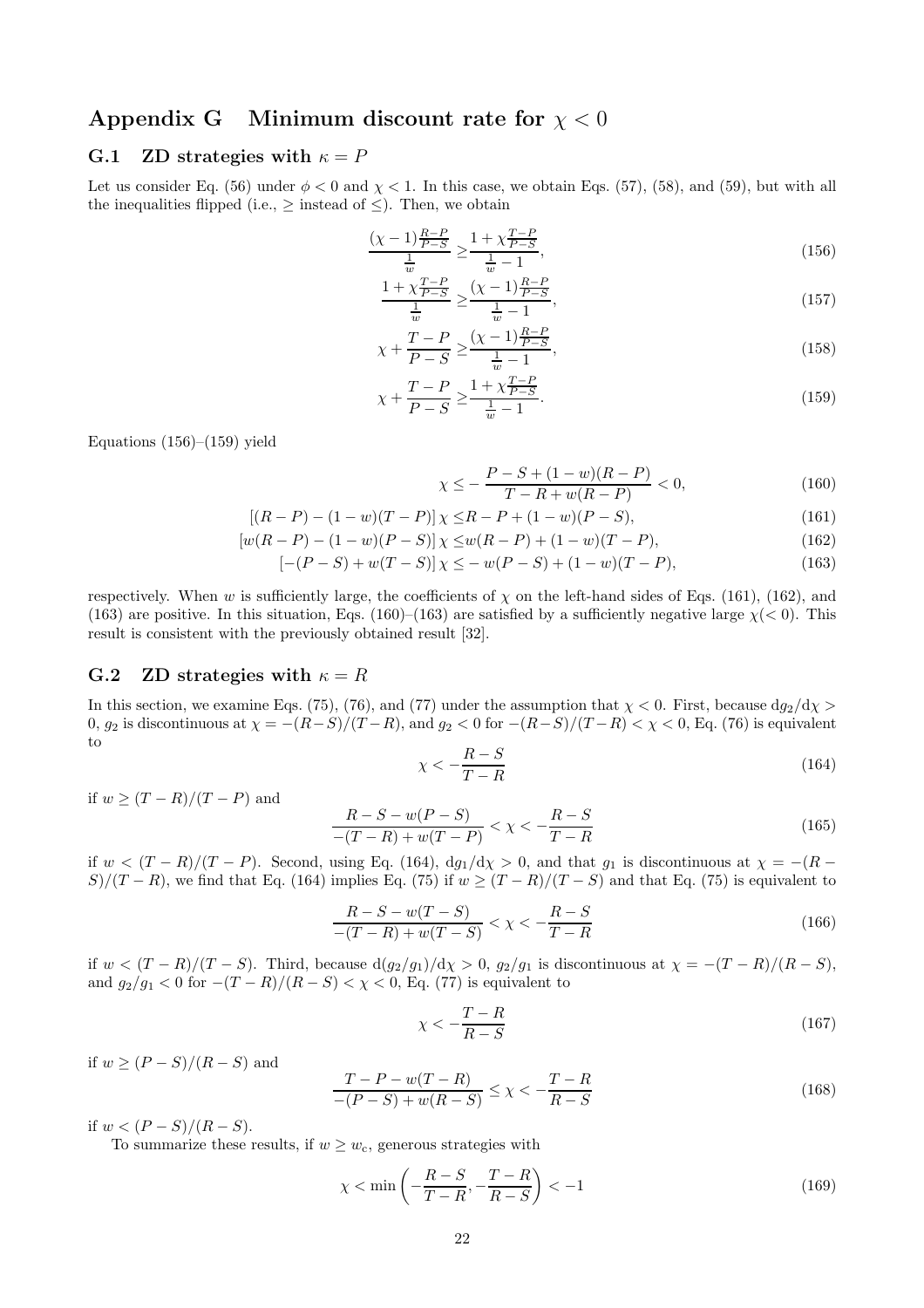exist because Eq. (169) yields Eqs. (75), (76), and (77). This result is consistent with the previously obtained results [32]. Note that we have used Eq. (3) to derive the last inequality in Eq. (169). Even if  $w < w_c$ , negative  $\chi$  values that satisfy all the conditions, i.e., the set of equations out of Eqs. (164), (165), (166), (167), and (168), corresponding to the given value of w, may exist.

## Acknowledgment

We acknowledge Christian Hilbe, Shun Kurokawa, and Kohei Tamura for valuable comments on the manuscript. G.I. acknowledges the support by HAYAO NAKAYAMA Foundation for Science & Technology and Culture. N.M. acknowledges the support provided through JST, CREST, Japan (No. JPMJCR1304), and JST, ERATO, Kawarabayashi Large Graph Project, Japan (JPMJER1201).

## References

- [1] M. A. Nowak. Evolutionary Dynamics. Belknap Press of Harvard University Press, Cambridge, MA, 2006.
- [2] K. Sigmund. The Calculus of Selfishness. Princeton University Press, Princeton, NJ, 2010.
- [3] D. G. Rand and M. A. Nowak. Human cooperation. Trends Cogn. Sci., 17:413–425, 2013.
- [4] R. L. Trivers. The evolution of reciprocal altruism. Q. Rev. Biol., 46:35–57, 1971.
- [5] R. Axelrod. Evolution of Cooperation. Basic Books, NY, 1984.
- [6] M. A. Nowak and K. Sigmund. Tit for tat in heterogeneous populations. Nature, 355:250–253, 1992.
- [7] D. Kraines and V. Kraines. Learning to cooperate with Pavlov an adaptive strategy for the iterated Prisoner's Dilemma with noise. Theory Decis., 35:107–150, 1993.
- [8] M. Nowak and K. Sigmund. A strategy of win-stay, lose-shift that outperforms tit-for-tat in the prisoner's dilemma game. Nature, 364:56–58, 1993.
- [9] W. H. Press and F. J. Dyson. Iterated Prisoner's Dilemma contains strategies that dominate any evolutionary opponent. Proc. Natl. Acad. Sci. USA, 109:10409–10413, 2012.
- [10] M. C. Boerlijst, M. A. Nowak, and K. Sigmund. Equal pay for all prisoners. Am. Math. Month., 104:303– 305, 1997.
- [11] A. J. Stewart and J. B. Plotkin. Extortion and cooperation in the Prisoner's Dilemma. Proc. Natl. Acad. Sci. USA, 109:10134–10135, 2012.
- [12] E. Akin. The iterated prisoner's dilemma: good strategies and their dynamics. arXiv:1211.0969v3, 2017.
- [13] C. Adami and A. Hintze. Evolutionary instability of zero-determinant strategies demonstrates that winning is not everything. Nat. Comm., 4:2193, 2013.
- [14] C. Hilbe, M. A. Nowak, and K. Sigmund. Evolution of extortion in Iterated Prisoner's Dilemma games. Proc. Natl. Acad. Sci. USA, 110:6913–6918, 2013.
- [15] C. Hilbe, M. A. Nowak, and A. Traulsen. Adaptive dynamics of extortion and compliance. PLOS ONE, 8:e77886, 2013.
- [16] J. Chen and A. Zinger. The robustness of zero-determinant strategies in Iterated Prisoners Dilemma games. J. Theor. Biol., 357:46–54, 2014.
- [17] A. Szolnoki and M. Perc. Evolution of extortion in structured populations. Phys. Rev. E, 89:022804, 2014.
- [18] A. Szolnoki and M. Perc. Defection and extortion as unexpected catalysts of unconditional cooperation in structured populations. Sci. Rep., 4:5496, 2014.
- [19] Z. X. Wu and Z. Rong. Boosting cooperation by involving extortion in spatial prisoner's dilemma games. Phys. Rev. E, 90:062102, 2014.